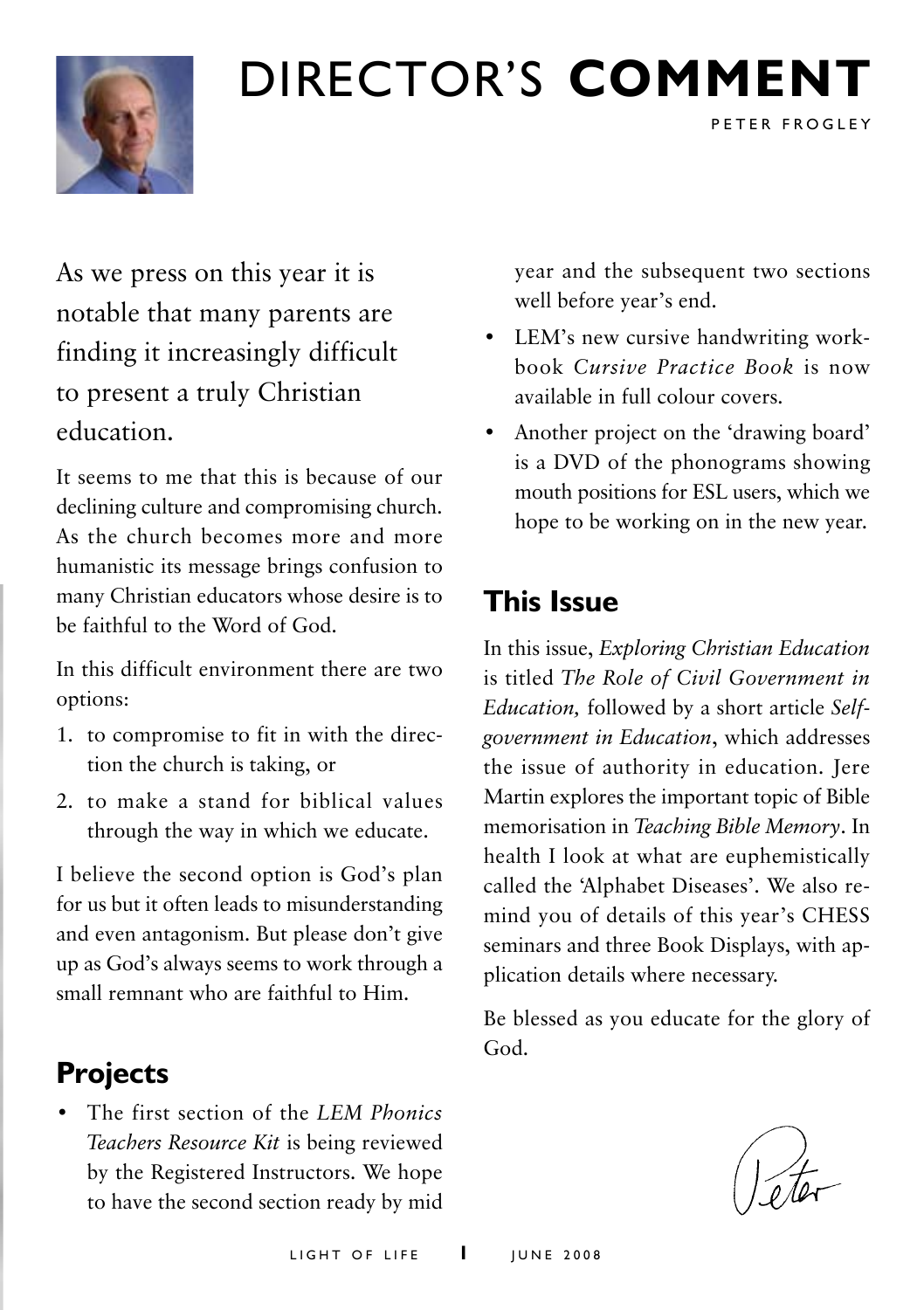

# CHESS SEMIN SP DE CHO

# **Chess**

CHESS for 2008 is about to begin with our first CHESS in Melbourne.

Locations and dates for 2008 are:

| Melbourne       | Saturday 7 June       |
|-----------------|-----------------------|
| Adelaide        | Saturday 21 June      |
| <b>Brisbane</b> | Saturday 26 July      |
| Sydney          | Saturday 9 August     |
| Perth           | Saturday 13 September |
|                 |                       |

Kingsley Education will join LEM for each of the seminars in 2008 and various local vendors may also attend.

In addition to the CHESS seminars LEM will be conducting three book displays:

Hamilton (Vic) Wed 18 June Mount Gambier Thurs 19 June Mildura (Vic) Mon 23 June

# news **update**

# **Overseas**

#### Papua New Guinea

Mesia Novau's wife Iga continues to make good progress following her operation. The demand for LEM Phonics continues to grow throughout PNG, but the innate flaws in the infrastructure of that country make it difficult to progress with any speed or certainty.

#### **TANZANIA**

As a result of my December visit to Arusha, Tanzania, Evelyn Garrard has recently been to the Joshua foundation in Arusha, training a group of teachers. This is an exciting development and we are looking forward to good fruit in the standard of English teaching.

An orphanage and school in Kampala, Uganda, has already begun teaching LEM Phonics through the efforts of Mark Revell from Murray Bridge Christian College in South Australia and two of the teachers from that school are also in Arusha for further training.

#### **INDIA**

Evelyn has travelled from Tanzania to India, where for two months the team are planning training conferences for school teachers in Andhra Pradesh state. This project is now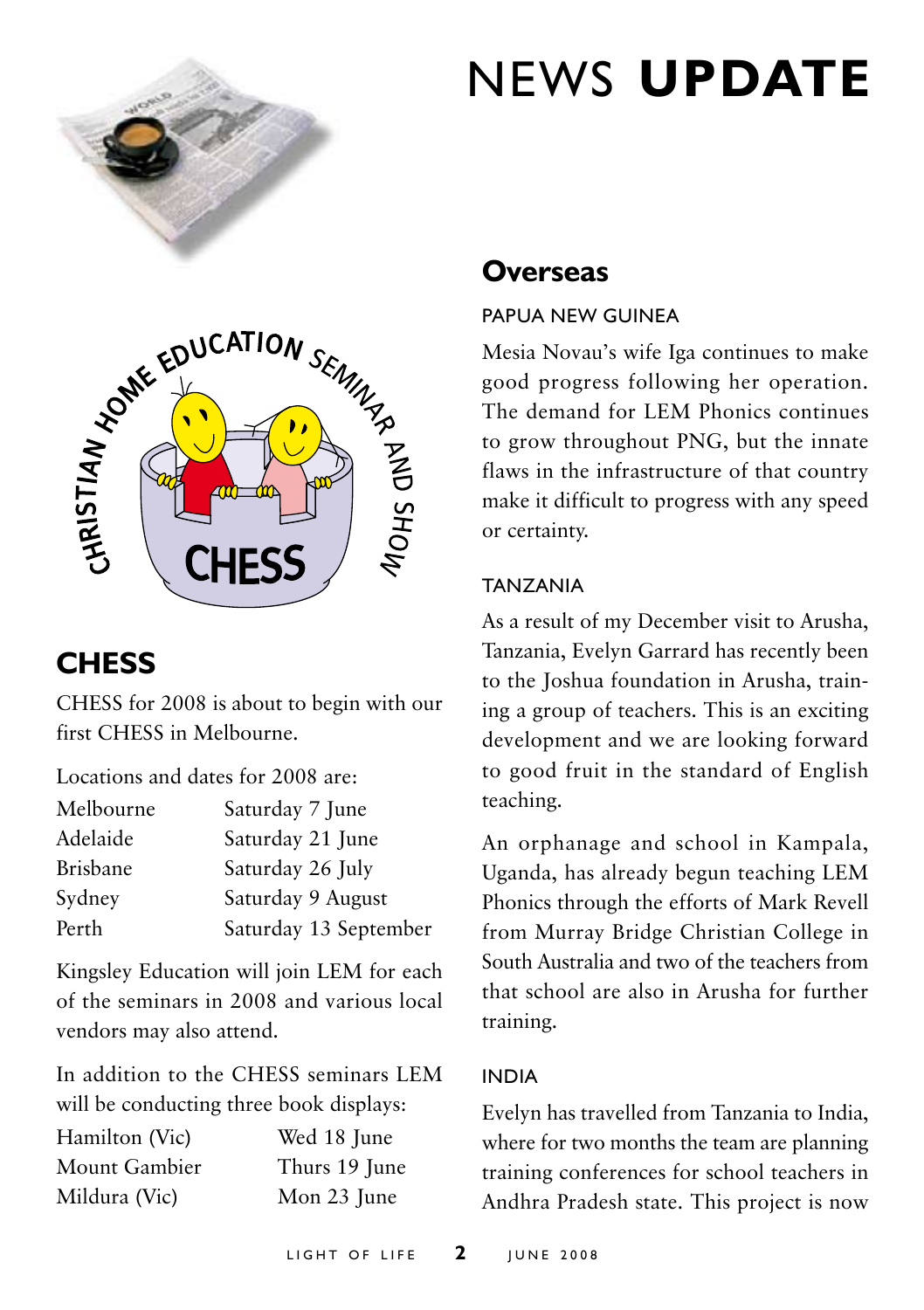being overseen by Raja Vundurthi, a young university graduate who has been in Australia training in LEM Phonics. We trust this series of conferences will establish LEM Phonics in this part of India.

#### **PFRU**

Plans are underway for me to visit Peru in October to conduct further teacher training conferences. Likely locations will be Chiclayo in the north, Piura in the north, Arequipa in the south, Huancayo in the Andes and possibly Sucre in Bolivia. The excellent work continues with teacher training and curriculum development with Bob having completed a revision of the LEM Diploma Course to make it more appropriate for Peru. We thank God for the energy and competence of Bob and Frances Relyea and their commitment to the people of Peru.

# **HEA**

The Light Educational Ministries set about developing the Home Education Assistance programme (HEA) in the mid 80s to assist a growing number of people desiring to teach their children at home in the ways of the Lord. In over twenty years we have been privileged to assist hundreds of families from all over Australia as well as a number of missionary families. It has been a great blessing to hear the testimonies of many parents as to their children's progress through to year 12 and on to university.

The HEA programme is designed to assist parents with a task that many feel is beyond them. But with a little help, you can do an excellent job! We believe that the Bible teaches that education is a parental responsibility and our role through the HEA programme is to assist you in your God-given role.

Many children fall behind in their work without parents being aware of it, and the HEA programme can help you maintain a good and godly standard.

Visit the home education section of our website at **www.lem.com.au** to find out more about the HEA programme. We would be delighted to be able to assist you in the godly training of your children.

# **OVERSEAS ENGLISH TEACHERS**

**One of the great needs in China, India, PNG and other non-English speaking nations is for native English speakers who can instruct in the LEM Phonics programme. We would be pleased to hear from anyone who feels a call to teach and be trained in LEM Phonics to be able to serve the Lord in one of these nations.**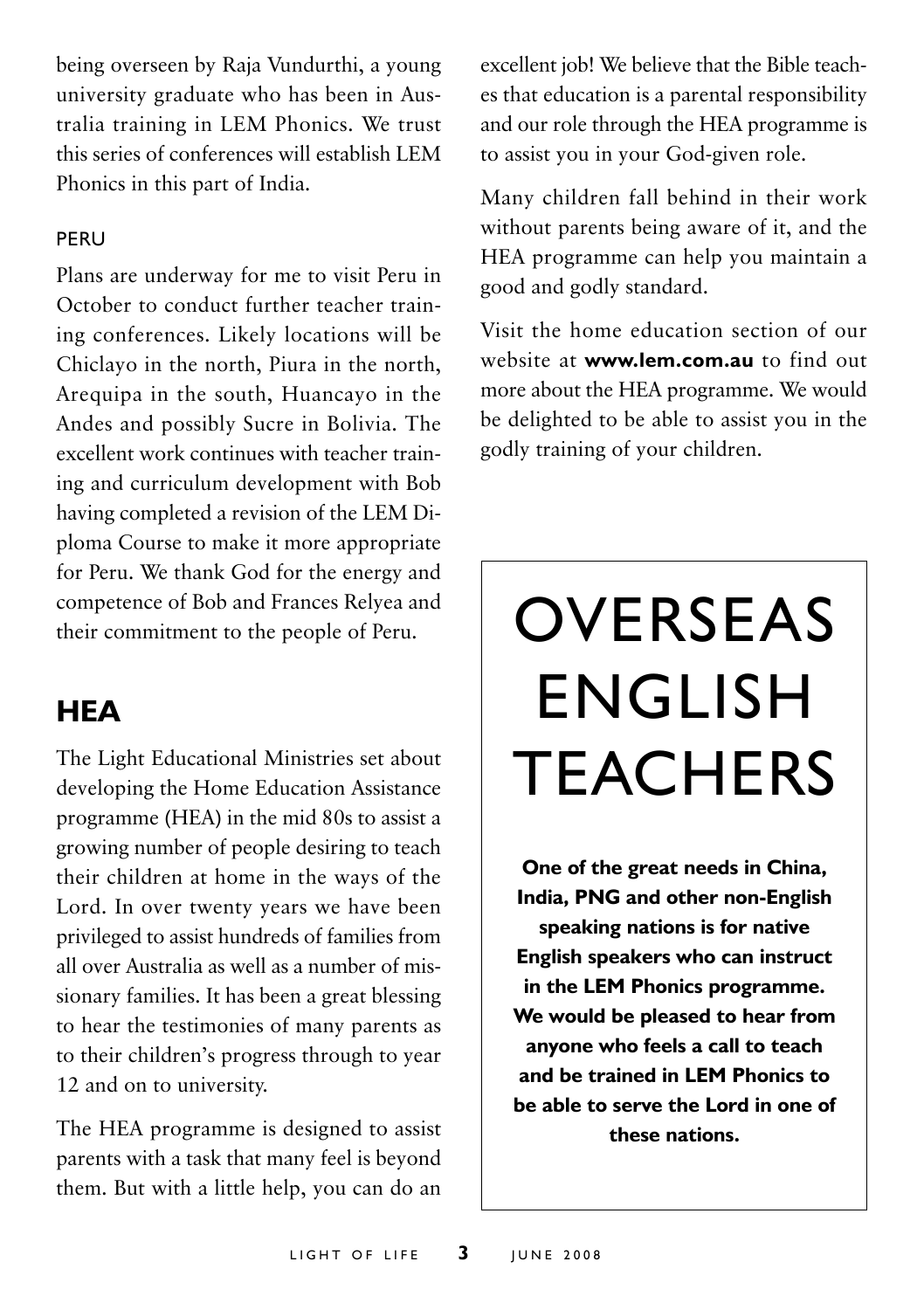#### **www.lem.com.au**

#### Social networking

Unless you've been under a rock for the past year the chances are you've heard of the booming phenomenon known as 'social networking'. Websites like MySpace and Facebook have brought an interesting new way of connecting with people through photos, music, messages, games and chatting—along with other more bizarre things like 'online pokes' or 'pirates and ninjas'.

The basic premise of these sites is that you are required to get permission from someone before becoming their 'friend'. Once you are their friend, you can then view their 'profile', which contains information and pictures about them, and allows you to interact with them in various ways.

One of the great uses for these sites is renewing old friendships. For example, you could type in the name of an old school friend, become their friend and find out what they're up to—kind of like a school reunion without having to go!

with. Facebook and MySpace both have options to block requests, hide information, and other settings to help with peace of mind, however children should always have their activity monitored to ensure they are not striking up inappropriate friendships with strangers.

Disney's *Club Penguin* is a social networking site designed for children. Kids create their own personalised penguin and relate to other kids all across the world in an online environment. The penguin colony has all the facilities you'd expect—shops, pets, sports, recreation, etc.—and you can even get a job! Interaction is controlled through predefined menu commands and activity is monitored, offering good protection against things like bullying or unsavoury conversation.

Some may feel that online social networking is an affront to privacy and just another 'thing' to clutter and distract our lives, but let's keep seeking the Lord for ways in which we can use it to further His kingdom.

Social networking is also great when your

family and friends are distanced. It provides an easy way to tell everyone all around the world what you're up to.

There are some things to be wary of, however. Because all your friends will not necessarily hold the same Christian values as you, there's a chance that you may be sent pictures or messages that you wouldn't be happy being associated *For questions or comments on all things computer, email john@lem.com.au*



The town in *Club Penguin*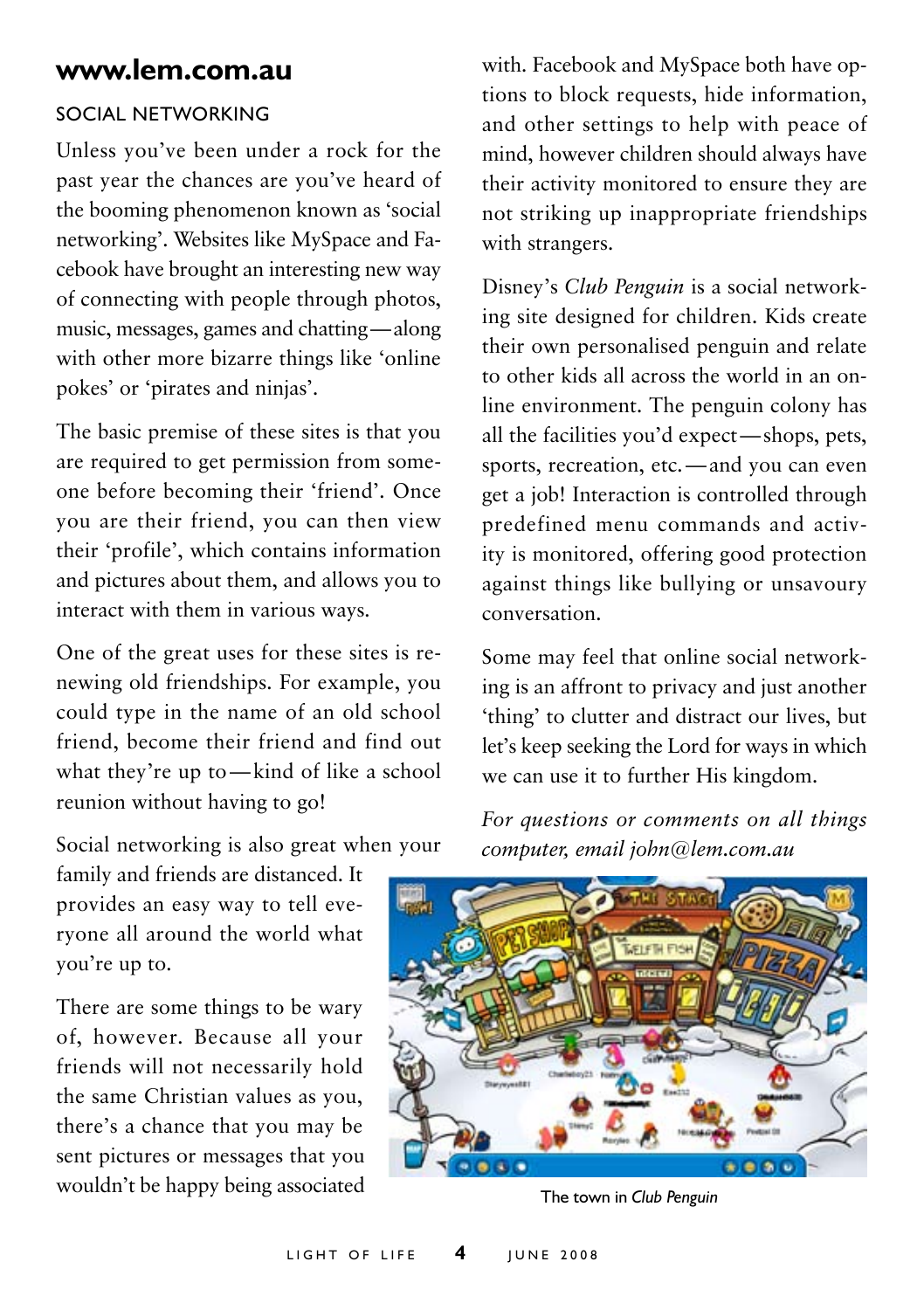

# exploring **christian education**

P E T E R F R O G L E Y



# **68 The role of civil government in education**

Since the mid 1980s LEM has championed the biblical idea of parental responsibility for education.

This idea has increasingly become novel in the Christian community in Australia. Over the last twenty or so years the church has lost most of its understanding of a Christian society. What we have been warning for thirty years has tragically become the reality in our nation. The church has been thoroughly humanised—that is, we have come to think humanistically with man as the centre and God on the periphery.

Most of the Christian school community in Australia has happily embraced the idea that the state has a compelling interest in education and that to ensure education for all, the government must be in authority. For some obscure reason many have come to believe that the highest authority is civil government and that it has the capacity to ensure that all is well in education. Thus schools have willingly embraced humanistic ideas in every area of education—administration, policy and classroom practice. Many involved in Christian education have, and often unwittingly, become part of the 'education

industry' a huge bureaucracy dedicated to perpetuating itself.

Beyond the idealist philosophical principles which may be argued for many hours, the real reason Christian schools have accepted governmental control is that governments have been willing to buy their favour by offering very attractive financial rewards in the form of capital and recurrent grants, which total thousands of dollars per annum for each student in the school. This coupled with remuneration legislation for teachers and staff has created a situation in which it would be impossible to operate a Christian school without government grants.

Now rather than a unique Christian school movement representing and building for Christ the King we have a preponderance of Christian schools that amount to departments of state education. This was not the original vision for Christian schools in Australia. Friends we have been distracted from the vision by financial gain and have lost our way. It is time to return to that to which God called us.

Many will consider that I am taking an extreme position, but I would contend we have moved so far from the Christian model that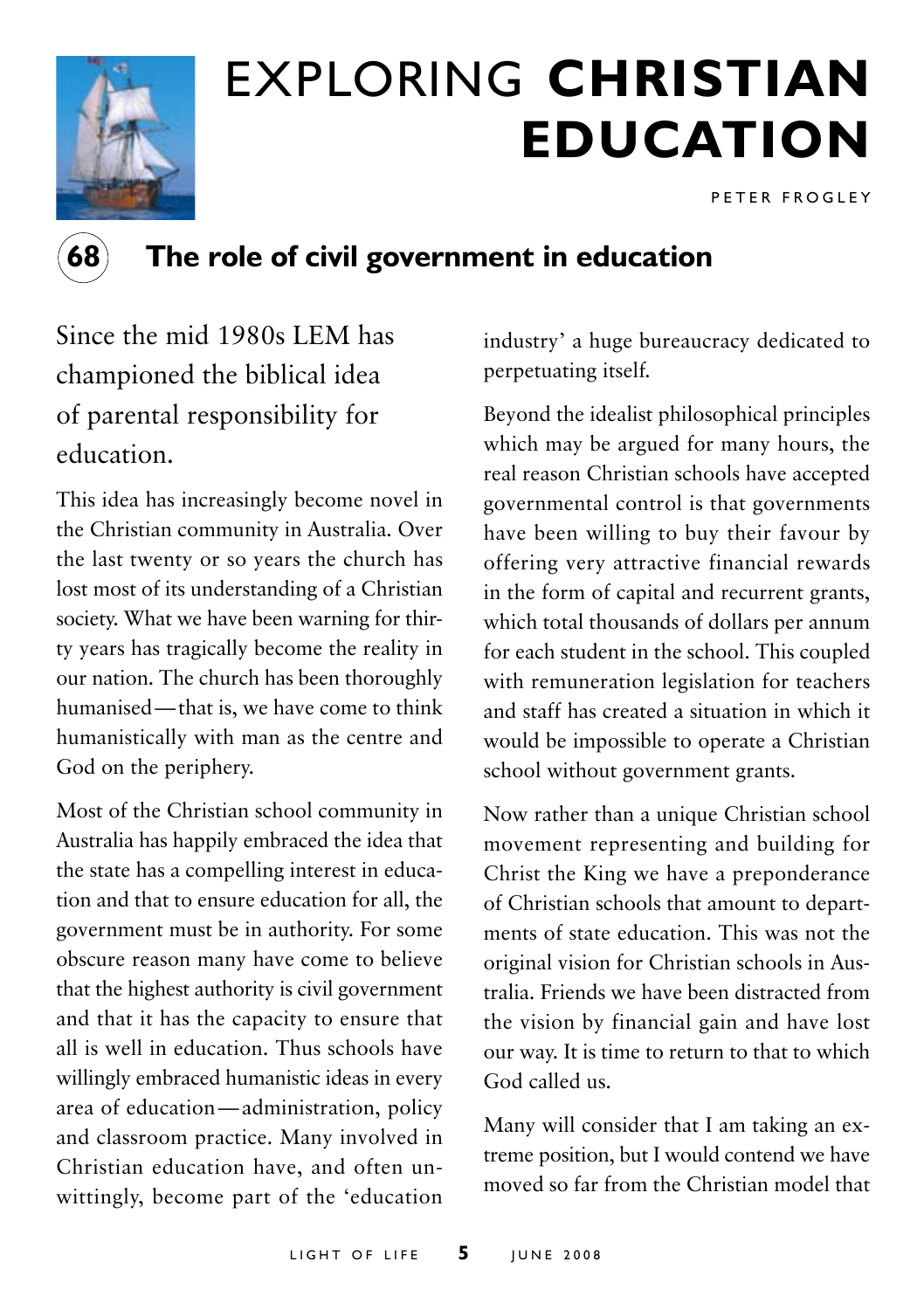we scarcely recognise it. Here is my understanding of a biblical rationale for Christian education separate from state control.

### **God the governor**

The sovereignty of God demands an acceptance that all authority and power is found in Him. It follows then, that whatever we do as Christians we must be built upon this doctrine of sovereignty. Hence, a biblical understanding of government, is vital to understanding Christian education. To understand the roles of the institutions God has created it is helpful to point out that simplistically the Bible divides authority between the individual, the family, the church and the civil government.

# **Role of civil government**

In understanding the role of civil government we need to explore the Bible's teaching. The classic passage is found in Romans 13 and outlines the delegated authority civil government holds. It is important to read this chapter in the light of God's Lordship over all things. Essentially it teaches that God creates civil government under the authority of the Lord Jesus Christ to be His servant in matters relating to justice—the maintenance of law and order.

The specific task of civil government is defined in verse 4:

But if you do evil, be afraid; for he does not bear the sword in vain; for he is God's minister, an avenger to execute wrath on him who practices evil.

The civil government then is to bear the sword, that is administer justice on those who do evil, which is itself defined according to the Word of God, the only authority competent to define good and evil.

It is difficult for me to see how the training and educating of children is part of maintaining law and order! If, as I maintain, education is not a civil governmental responsibility then governments are out of order in becoming involved. In that case we would expect the blessing of God would not rest on their endeavours. Rather than building obedient servants of the Lord to establish the kingdom of God on earth, the government trains godless servants of the almighty State.

# **Role of family**

It is rightly said, from the Bible, that the family is the basic institution of the nation. The family is God's creation and comprises a husband, a wife and their children—a governmental entity. The Bible appoints certain governmental responsibilities to the family, one of which is the training of their children. Deuteronomy 6:6–7 declares:

And these words which I command you today shall be in your heart. You shall teach them diligently to your children, and shall talk of them when you sit in your house, when you walk by the way, when you lie down and when you rise up.

Teaching is the responsibility of parents, but the context in this passage is of the nation, or better, the church. This would seem to indicate that the responsibility does not necessarily mean that parents have to do it all themselves. The church and the extended family all have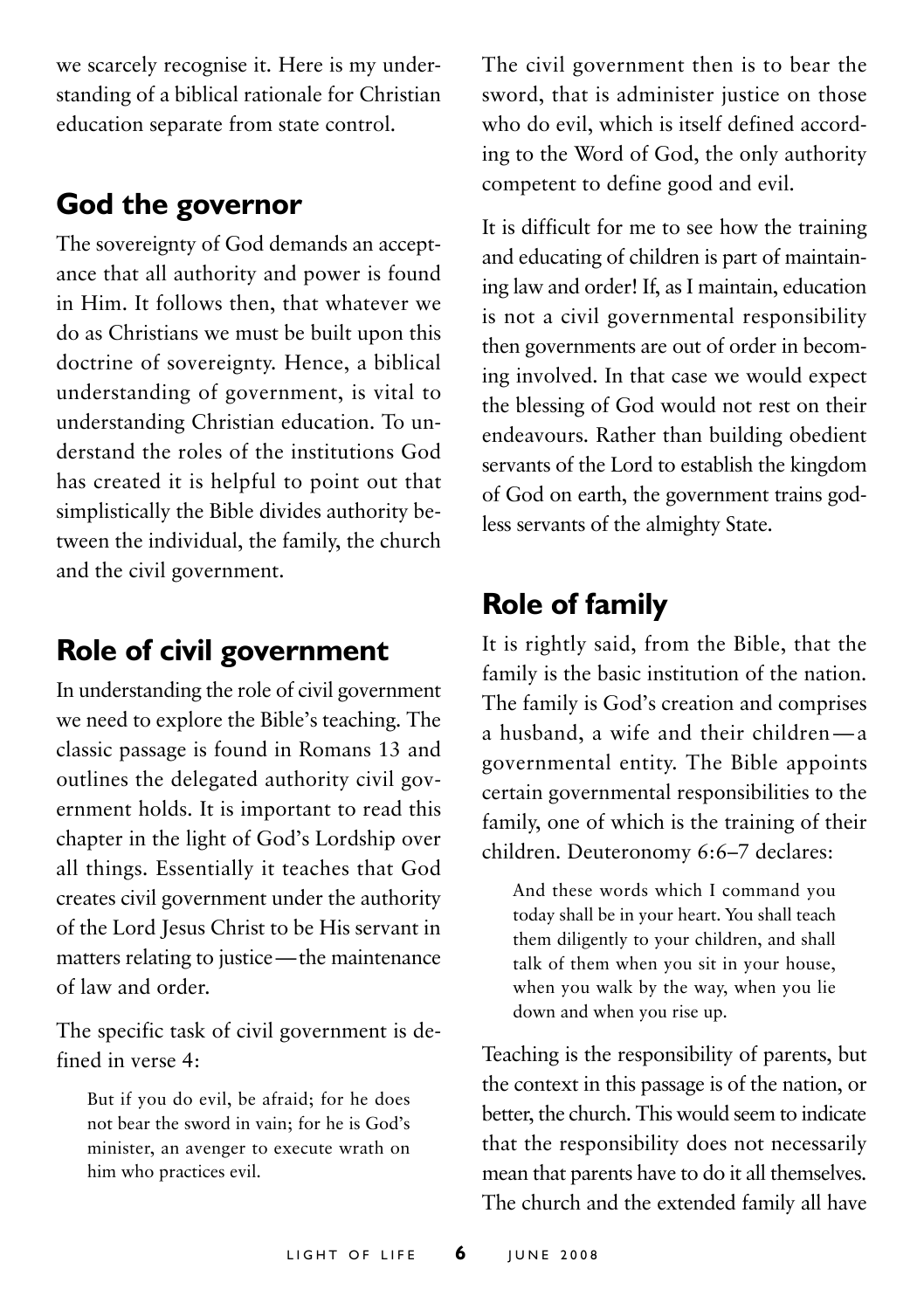a role to play in the education of children. It could perhaps be argued that the state has a role to ensure parents do educate their chil-

# the government trains godless servants of the almighty state

dren to an acceptable standard. This role for the state was the one still held to in Victoria until recent law changes. In practice parents could educate their children as they saw fit. If the state believed children's education was being neglected they could institute legal action which would require parents to demonstrate that they were educating their children to an acceptable standard. Such action was seldom taken.

To return to the point, we find in Ephesians that Paul understands the training of children to be the responsibility of parents:

Children, obey your parents…Honour your father and mother…bring them up in the training and admonition of the Lord. *Ephesians 6:1–4*

I have not found anything in scripture that suggests that children are the property of the state; nor that the state has a role to play in education.

# **What about a dream?**

What if government were to limit their role in education to ensuring parents fulfilled their responsibilities in educating their children? Would the nation collapse or would it become more prosperous?

What if I had a dream? What if some changes were made? Did you know that a major portion of government expenditure is spent on 'non-government' functions, particularly, health, education and welfare. Thus a significant percentage of government spending is in education—maintaining a huge educational bureaucracy, building schools, training teachers, paying teachers and ancillary workers, etc. Without this enormous burden governments could remove various taxes, such as income tax.

But how would children be educated you may ask? The same way they were prior to the advent of compulsory state-controlled education in the mid 1800s. Parents would take up their responsibilities for their families, but it may take time to restore the idea of responsibility to citizens of the 'nanny state'. The refrain 'government should do something about it!' or 'there should be a law', may become statements of the past.

What a wonderful reformation this would be. Christian churches would expand their schools and would be able to make them truly Christian. Parents and communities would set up schools and insist their children be taught as they wished. Good teachers would get jobs and poor ones would need to seek other employment. Armies of bureaucrats would be able to seek productive work.

But then I awoke and nothing had changed—but it could if we Christians were to embrace these biblical values and demonstrate their veracity in our communities.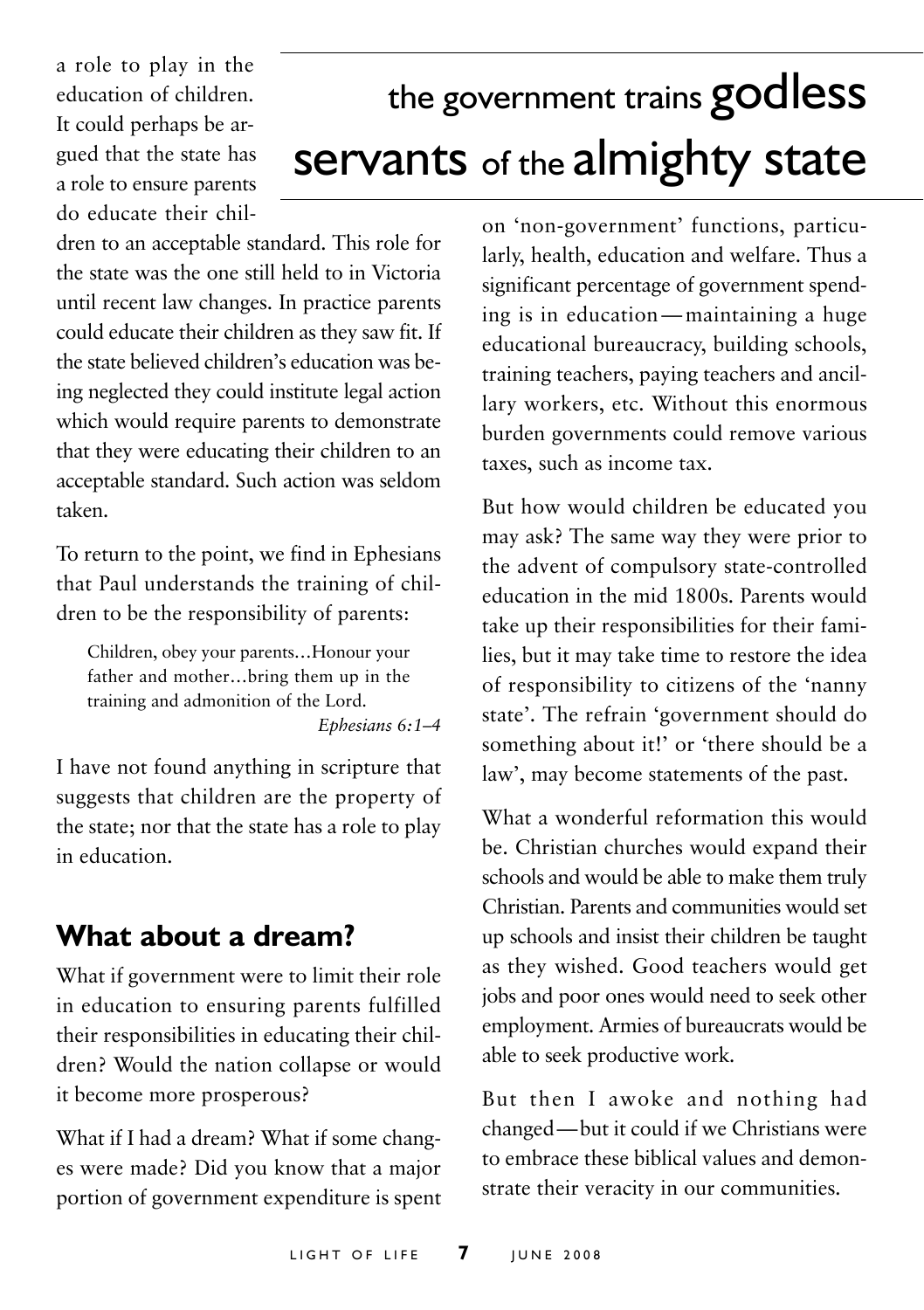# **self-government** in Education

PETER FROGLEY

Having explored aspects of government in society as it affects education I now want to turn to the governance of education.

Government, according to Webster's 1828 definition, is *control, restraint ... the exercise of authority; direction ....*

### **Nature of Government**

Government is controlling, restraining, exercising authority, directing, steering, and regulating every area of life according to Christ and His Word.

Christ is the king, or governor of all things by virtue of His victory on the cross. In the Great Commission Jesus declares that all authority has been given to Him. He then instructs His followers to 'go you therefore', indicating that He delegates His authority to His followers. That being the case we conclude that the scripture teaches us how and to whom authority is given.

In researching the scriptural idea of government we find that it operates in two spheres in our lives, the internal and the external, that which is within us and that which is without. The Scripture teaches that the internal is causative to the external, for 'as he thinks in his heart so is he' (Proverbs 23:7). Therefore, the primary idea in the government of man is that it works from the internal. When we accept the Lordship of Christ, we accept His government within; for it rests on 'his shoulder'. The key is that as Christians, we have been given a new nature to flow forth from us as a river of life. This is internal Christian government; Christ controlling and regulating us according to his Word under the power of the Holy Spirit.

And the government will be upon His shoulder. *Isaiah 9:6–7*

Keep your heart with all diligence, for out of it spring the issues of life.

*Proverbs 4:23*

He who believes in Me as the scripture has said, out of his heart will flow rivers of living water. But this He spoke concerning the Spirit… *John 7:38–39*

…Christ in you, the hope of glory. *Colossians 1:27*

The Christian idea of man and government is central to our ability to understand the child and the teaching/learning process. Our view of man will determine our view of government, and consequently our educational philosophy, and methodology.

Christian Idea: God created man in his image, and desires to work from within the man out to his external world.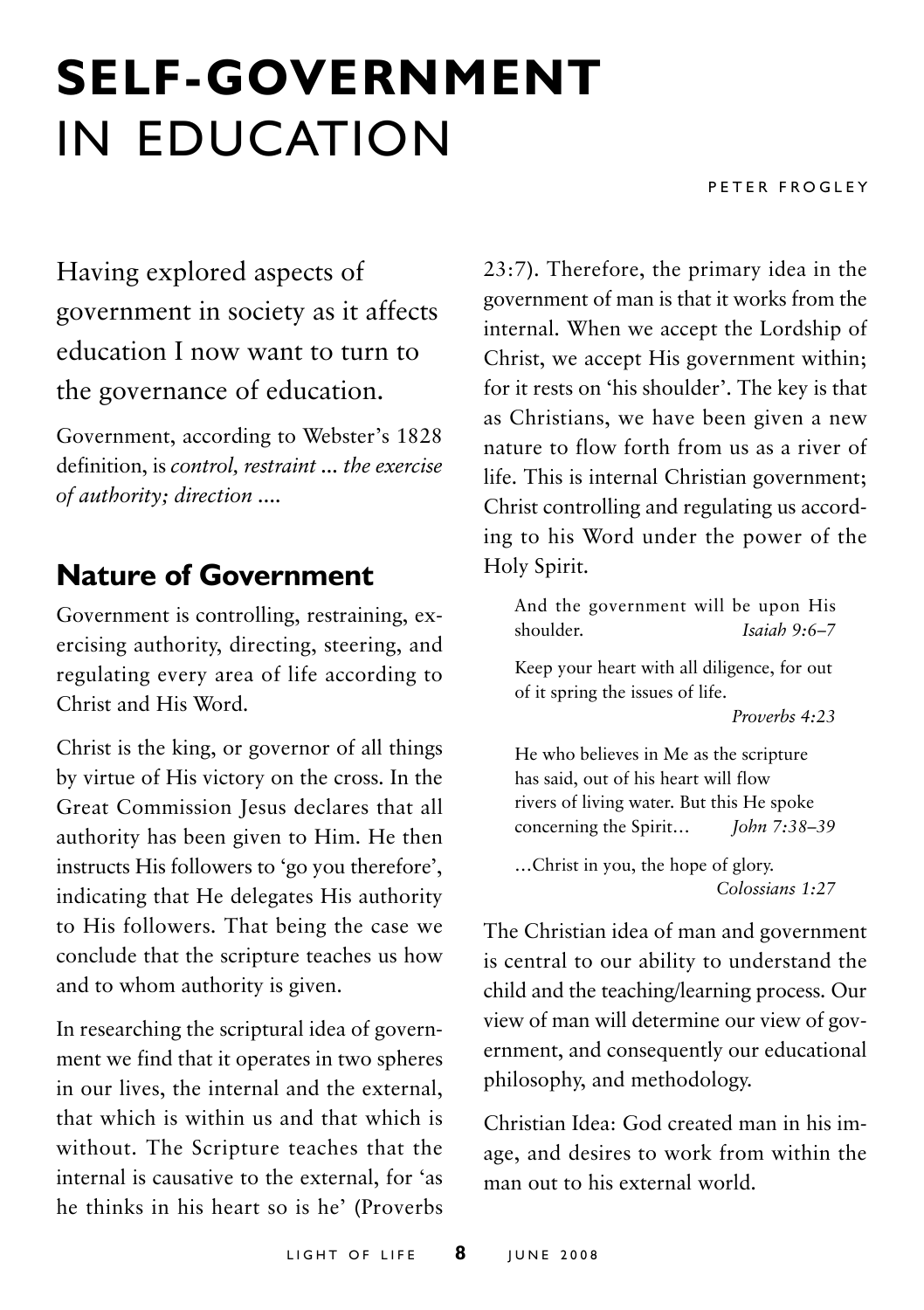Pagan Idea: Man has evolved over millions of years, and is a higher order of animal. Man's highest goal is to serve the State and adapt and conform to the dictates of the environment (Genesis 1:26; Psalm

# The **proper flow** of governmental authority is from Christ in the teacher to Christ in the child

8; Hebrews 2:6–10; Romans 13:1–5).

# **Implications of Christian Government**

When teaching from a Christian governmental position, the key question is, 'Who is in control?' As Christians we should answer that it is Christ who is to be in control. Since He is not here physically, the question becomes, 'How will He exercise His control?' The answer is that He exercises his control through men.

Teaching is a form of government in that it is an exercise in power and authority. Christian teaching must seek to reflect the biblical governmental philosophy of internal control and regulation through the power and authority of the Holy Spirit—the Bible calls this selfcontrol. The proper flow of governmental authority is from Christ in the teacher to Christ in the child; or a heart to heart instruction, from the living to the living.

Every time teachers step into a classroom, it should be obvious that they are God's authority. It is only by the teacher being governed within by Christ and modelling this daily before the students that they can

begin to be governed from within; inspired by their discipler.

God's authority flows from Christ through the teacher, and not books or curriculum (John 1:18; Colossians 1:25–29; Matthew 7:29). Someone has suggested that if God did not think we needed a teacher he could have mailed us the Bible instead of sending his Son, the personification of the Word (2 Corinthians 3:1–6)!

Our governmental philosophy of who is in authority will determine our educational philosophy; that is, who will be in control of training and who will have the authority to train (Matthew 28:18–20).

If God's authority is to be outworked in the classroom, it requires a Christ-like teacher, whose own discipleship to Christ inspires obedience and submission in the student towards the teacher which in turn results in the internal (character) growth of the student.

A disciple is not above his teacher, nor a servant above his master. It is enough for a disciple to be like his teacher, and a servant like his master. *Matthew 10:24–25*

My little children, for whom I labour in birth again, until Christ is formed in you. *Galatians 4:19*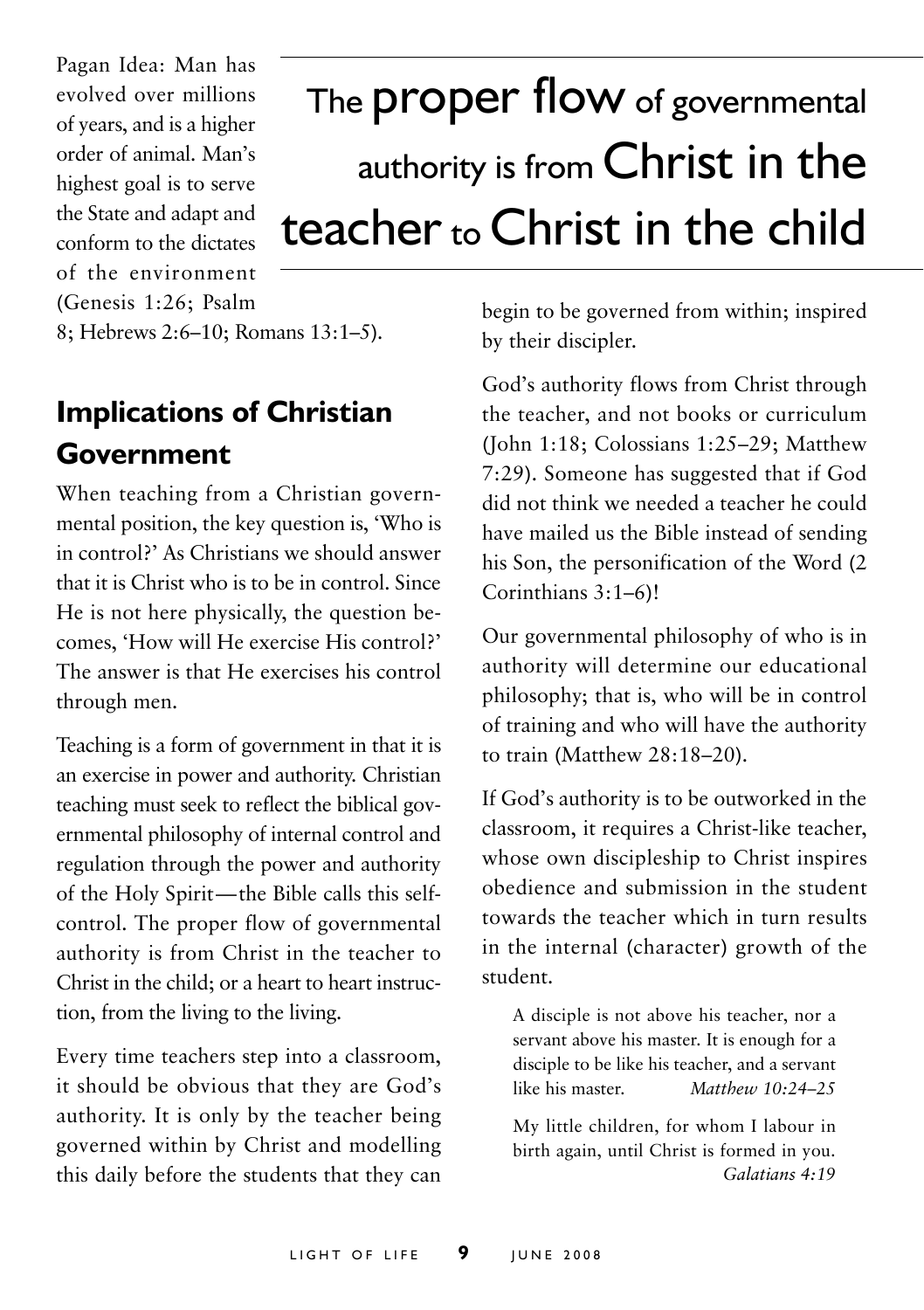The entire school, from Principal to the most junior student, needs to understand God's authority structure and submit to godly order under the government of God.

Let all things be done decently and in order. *1 Corinthians 14:40*

…rejoicing to see your good order and the steadfastness of your faith in Christ. *Colossians 2:5*

# **Christian Education to the World**

Whilst our philosophy and practice of Christian education and government is founded strongly in the Bible it also needs to be related to our nation. In Acts 17:26 Paul declares the historic intent of God, making it clear that He has preordained the time, location and identity of each nation. On this basis we need to teach our students to understand the timing, flow and purpose of God for the flow of His authority to our own nation.

This understanding enables the student to make application of God's authority in every area of life beginning with him as an individual, then moving to his community, his nation, and the world (Acts 1:8).

God's purpose is to have a spotless bride, His Church, demonstrating the authority of Christ in and through every nations highlighting the individuality of nations that flow together to show the diverse expression of the one true bridegroom, Jesus Christ (Matthew 25:32; Revelation 21:21–22). There is

not greater privilege for our students than to understand and be motivated by this great vision for the kingdom of God on earth.

# **The Challenge Ahead**

The liberty and freedom we enjoy is a direct result of the internal liberty that the Gospel of Jesus Christ brought to our forefathers. This was the foundation for the social order of our western nations. We need to remind our nations that the freedom, progress, and liberty we have enjoyed has direct correlation to the impact of the Word of God in the lives and practices of its people. We have come to the kingdom for such a time as this, (to coin a phrase), as the Christian social capital of the West is almost exhausted. We still enjoy the crumbling framework which in part disguises the truth from many that our nations are on a slippery slope to the oblivion of any form of coherent society. Barbarism is around the corner—just watch the daily news.

Christ brings an internal freedom through the new birth which transforms the individual from a life of external bondage to sin, to the liberty of Christ. This freedom is not only internal, but it expresses itself externally, bringing wholeness to life.

He has delivered us from the power of darkness and conveyed us into the kingdom of the Son of His love, in whom we have redemption through His blood, the forgiveness of sins. *Colossians 1:13–14*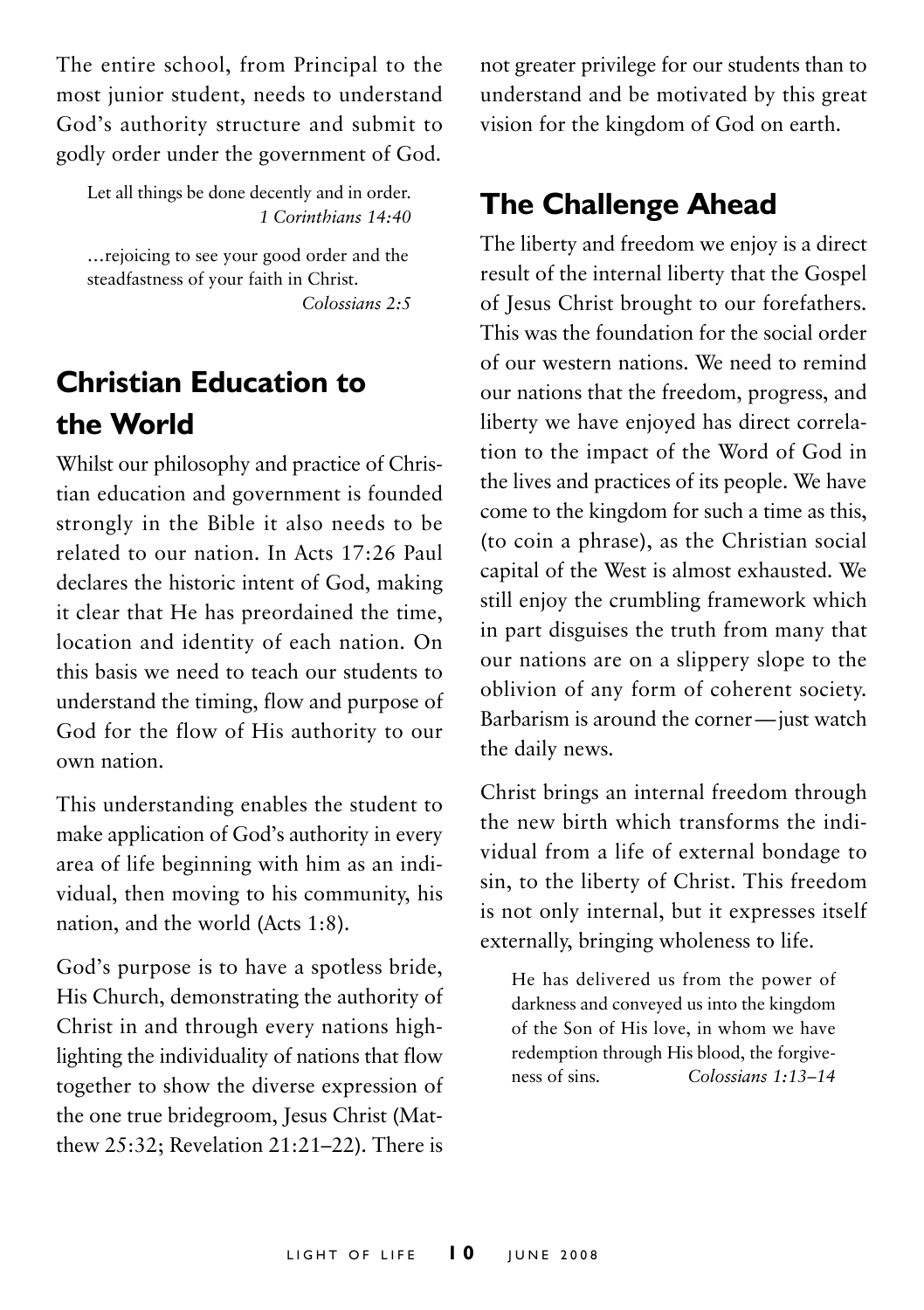# teaching bible **memory**

# 'Son of man…eat this scroll, and go speak unto the house of Israel' (Ezekiel 3:1).

All Ezekiel had to do was open his mouth. Although the process of Bible memory takes quite a bit longer, the goal is the same—to receive, retain and recall God's Word.

Our student's attitudes about this goal will largely reflect our own. If we view Bible memory class as the 'five minutes of peace' between devotions and math class, the student will find it uninteresting and tedious. On the other hand, if we approach it with enthusiasm, mastering the passages along with our students, they will more likely follow our example.

The greatest motivation, of course, should come form the text itself. Emphasise that they are memorising the most important words on earth. Even first graders can understand the tremendous privilege of learning words from God.

Many people find memorization difficult. The information just does not stick, and they conclude that they have a bad memory. Thankfully a 'stickier' memory is not something bestowed upon a fortunate few. It can be acquired through a learnable process.

The first basic key to Bible memory is meaningful input. Can you remember what happened on the morning of March 11, 2001? You probably have no clue. How

about September 11, 2001? Our long term memory only retains information that is particularly significant to us. Therefore, the more you engage the students, the more you explain the text and the more you recite the material, the better chance you have of their remembering.

Meaningful input can be broken down into two parts. The one is spiritual and the other academic.

The spiritual benefit in memorising comes form students understanding the meaning of Scripture and how it applies to them. Perhaps you could dedicate a devotional period to studying the memory passage. Look at the verses within their context. Pick out the big words and examine them. Younger and older alike may not understand the exact meaning of words like *redemption* or *propitiation*. A child reciting Hebrews 9:22 told his teacher, 'without the shedding of blood their is no missionary'! Thought-provoking perhaps, but not exactly accurate.

Memorising requires organised, hard work. Children should be taught these basic steps of memorisation through class practice so that they can begin to employ them on their own in the upper grades.

- 1. Starting at the beginning, break off a small portion and repeat it over and over again until you have it solidly memorised.
- 2. Proceed through the passage one step at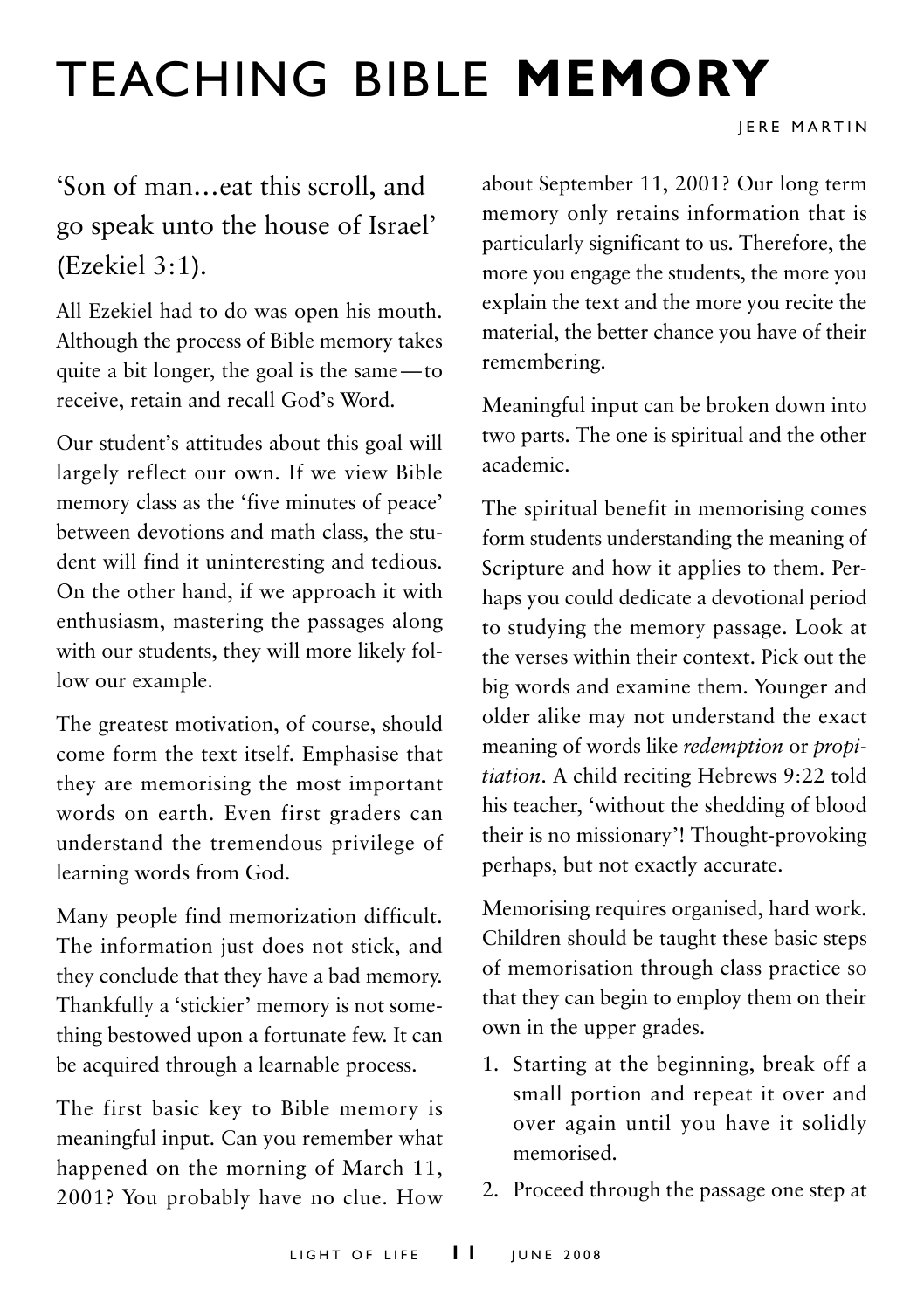a time, rehearsing old phrases with new ones.

Analysing the structure of the passage is helpful for older students. Point out similarities and anomalies and introduce other tips that will make it easier to remember. For example:

- **Group the thoughts.** Psalm 46 consists of three sections with somewhat parallel thoughts. Each ends with the word *Selah*.
- **Read by syllables.** Read slowly, paying attention to each word and punctuation mark. Did you ever discover, thirty seconds after meeting a stranger, that you had already forgotten his name? It is probably because you did not pay attention when you first heard it.
- **Associate the unknown with the known.** If you are getting stuck at the same spot every time, fabricate a connection that will help trigger the next words. As a second grader reciting the books of the New Testament, I would always get stuck at First and Second Corinthians until my mother told me about Corrine, an unknown cousin in faraway Missouri.
- **Memorise beginning words**. Memorise the beginning of each verse and use it as an outline to guide you through the passage.
- **Pinpoint prepositions and connecting words.** 'Therefore will not we fear, *though* the earth be removed and *though* the mountains be carried into the midst

of the sea; *though* the waters…*though* the mountains…'

• **Add acronyms to your list of tricks.** 'I exhort you therefore, that, first of all, supplications, prayers, intercessions and giving of thanks, be made for all men.' It is easier to keep 1 Timothy 2:1 in the correct order if you remember SPIGOT. Sometimes even an acronym that does not make sense is better than none at all. GRAMPA is not a standard spelling, but it would help you remember this bulleted list.

The second basic key to Bible memory is ample review. New information can be learned rather quickly, but it is not established in the long term memory until reviewed many times. Some research suggests that within twenty four hours, the average person forgets about 80% of the new material learned. But if the material is reviewed in twenty four hours, it will take approximately seven days before 80% is forgotten. If it is reviewed in seven days, it takes approximately thirty days before 80% is lost.

Ample review is probably the weak spot in many of our schools. First, review takes a lot of time; and, second it requires a detailed plan. We tend to study one passage after another with little more than a passing glance behind us, accumulating a lot of passages in our brains that we cannot seem to quite remember. This kind of study has limited value.

Where do you find the time to review? It will most likely need to come from time that would normally be dedicated to learning new material. This will require slowing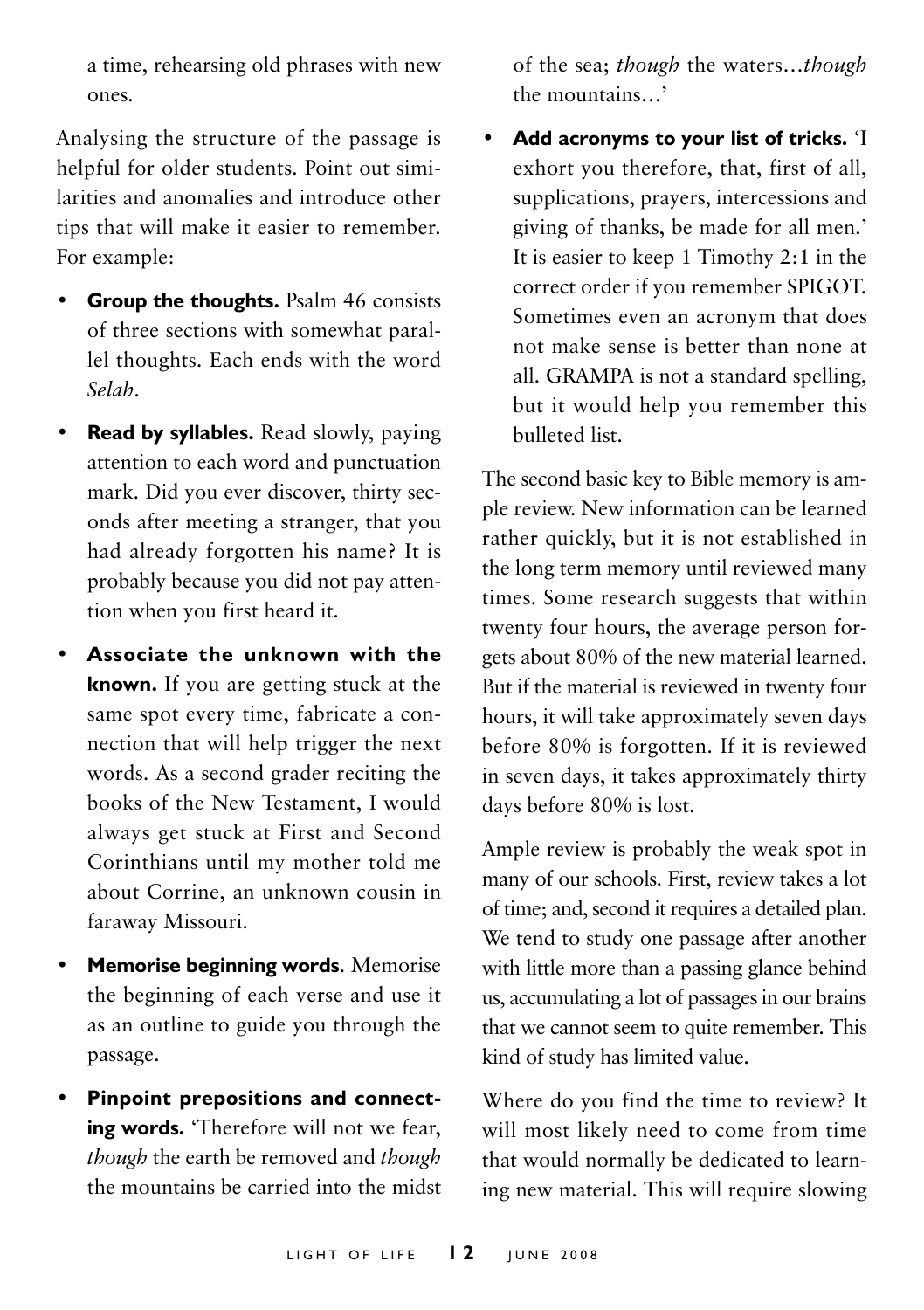the pace. Because passages that have already been reviewed frequently require less attention, this may not be as time consuming as it first appears.

If your memory curriculum does not already provide you with a review plan, pencilling a basic one in your plan book at the beginning of the year will help make the process easy and thorough. You could try dedicating every Monday to review. The class period should cover the passage just completed, those completed seven days ago, thirty days ago and perhaps even ninety days ago. As the year progresses, you will accumulate passages that you no longer review regularly. These can be revisited in lieu of new material during revival week or at any other time you want to lighten their assignment load.

What about testing? Should students recite it or is it acceptable to have them write it? Perhaps you could alternate. Writing requires no class time for the teacher and it is easy to grade. It cannot be mumbled or slurred together at the difficult spots. It can even double as a penmanship assignment. Recitation, however, is a better test of how fluent students are. They should be able to recite the assignment clearly and with little hesitation. If they can hardly say it today, they will have forgotten it by tomorrow. This is also good practice for the selfconscious student who may need to stand before a group on future occasions.

Perhaps you can recall the thing you memorised first 'Now I lay me down to sleep' or 'Our Father which art in heaven.' That is because you learned it at a young impressionable age and repeated it often. Probably one of the best things we can do for our children is to help them memorise Scripture. It will condition their thinking, facilitate their Bible study and aid them in evangelism. It is a tool that the Holy Spirit can use for many years to come.

> *Reprinted from 'Christian School Builder' March 2008*

#### Younger Children

Because of their shorter attention span, it can be difficult to keep younger students from being distracted. You might consider using one of these exercises to add variety.

**Use pictures.** Did you ever see four-year-olds 'read' a book that they had memorised? They could do it because of the pictures, which trigger the words for that page.

**Remove a word.** Write the verse on the board, and recite it four or five times. Allow a student to erase any two words and recite again two or three times. Follow this routine until the verse has been erased from the board and instilled in their minds.

**Echo.** After reciting the verse four or five times, divide into three groups—the 'loud' group, a regular group and a 'whisper' group. The loud group begins with the first phrase and the other groups echo it in turn. Gradually add phrases until the passage is complete.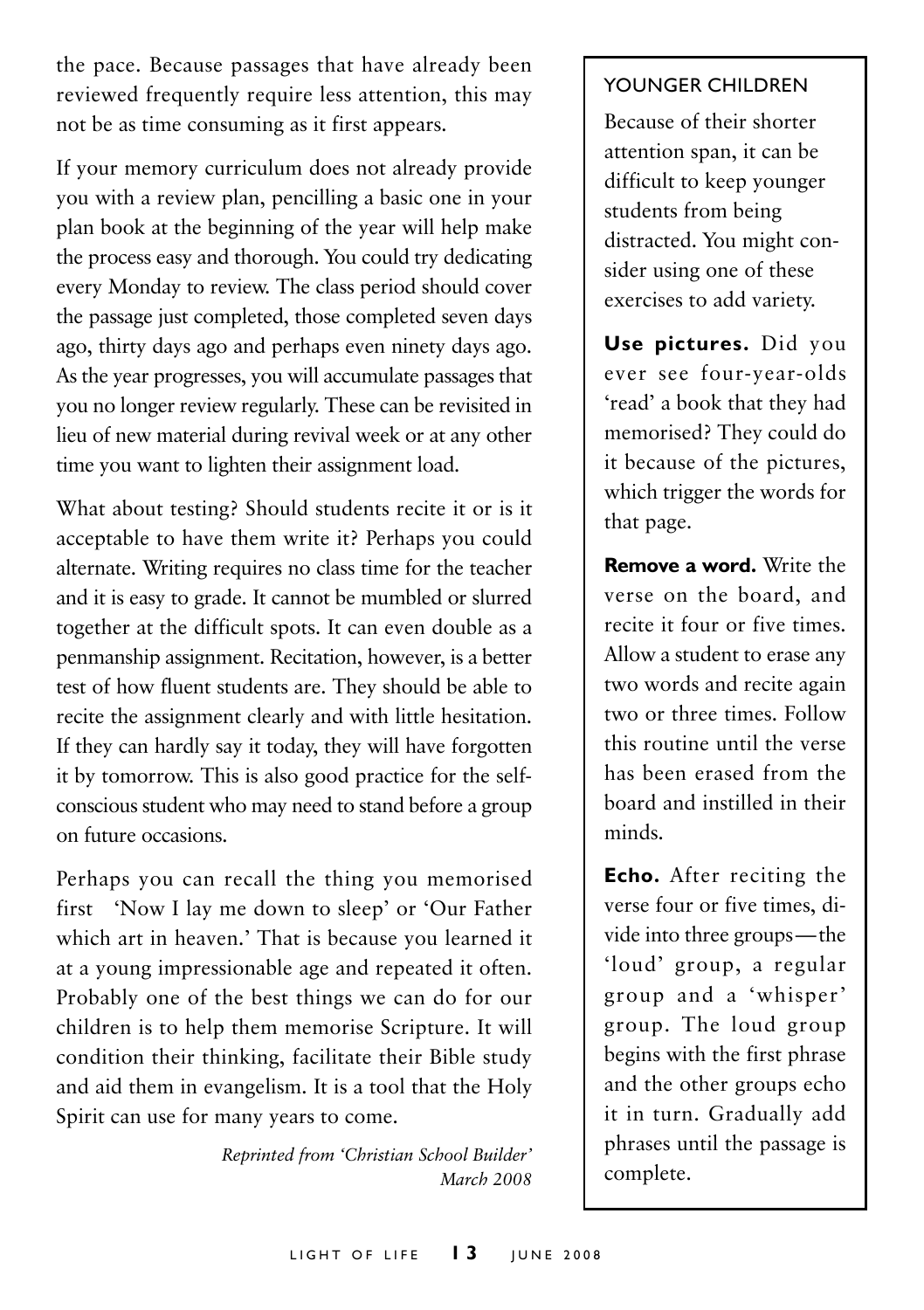**HEALTH** 

# Killing the **kids**



We have had some interesting current affair programs recently—some on reading and some on health.

It seems more people are becoming aware of the dangers of preservatives and colourings used in food and their effect on children's behaviour and perhaps learning.

ASD (Autism Spectrum Disorder) has become the generic term for a wide range of childhood problems, including ADD and ADHD. For many of us it seems hard to believe the number of troubled children in our midst today.

# **Alphabet Diseases**

Michael Sichel in *Good News for the Alphabet Kids* writes:

In 1990 only one or two per 10,000 children suffered from an autistic disorder. Today, more than one in 150 suffer from regressive (late onset) autism, plus hundreds of thousands more with lesser but often similar symptoms.

Sichel claims that most, if not all, of the learning/behavioural problems are closely related and form what Sichel calls 'alphabet diseases'.

PETER FROGLEY

The rapid rise in these diseases *could not be attributed to genetic causes*—there has been huge escalation in allergies, asthma, autism, speech and hearing problems.

Recent research indicates that these diseases are functional disorders (body functions which affect the brain's function) rather than brain damage or genetic problems.

# **Suggested Causes**

Some of the apparent causes of these diseases seem to include (according to Sichel):

- 1. **Auto-immune reaction** (often vaccine induced, usually masked but in my experience can be obvious in 26% of cases).
- 2. The burden of **antibiotic treatments** used for infections (themselves often triggered by immune weakening reactions to vaccination e.g. middle ear infections, now in 80% of children, represent 75% of second visits to paediatricians, yet were comparatively rare before 'herd' immunisation began.
- 3. Environmental **chemical and heavy metal pollutants** (e.g. mercury, in vaccines and maternal dental amalgams,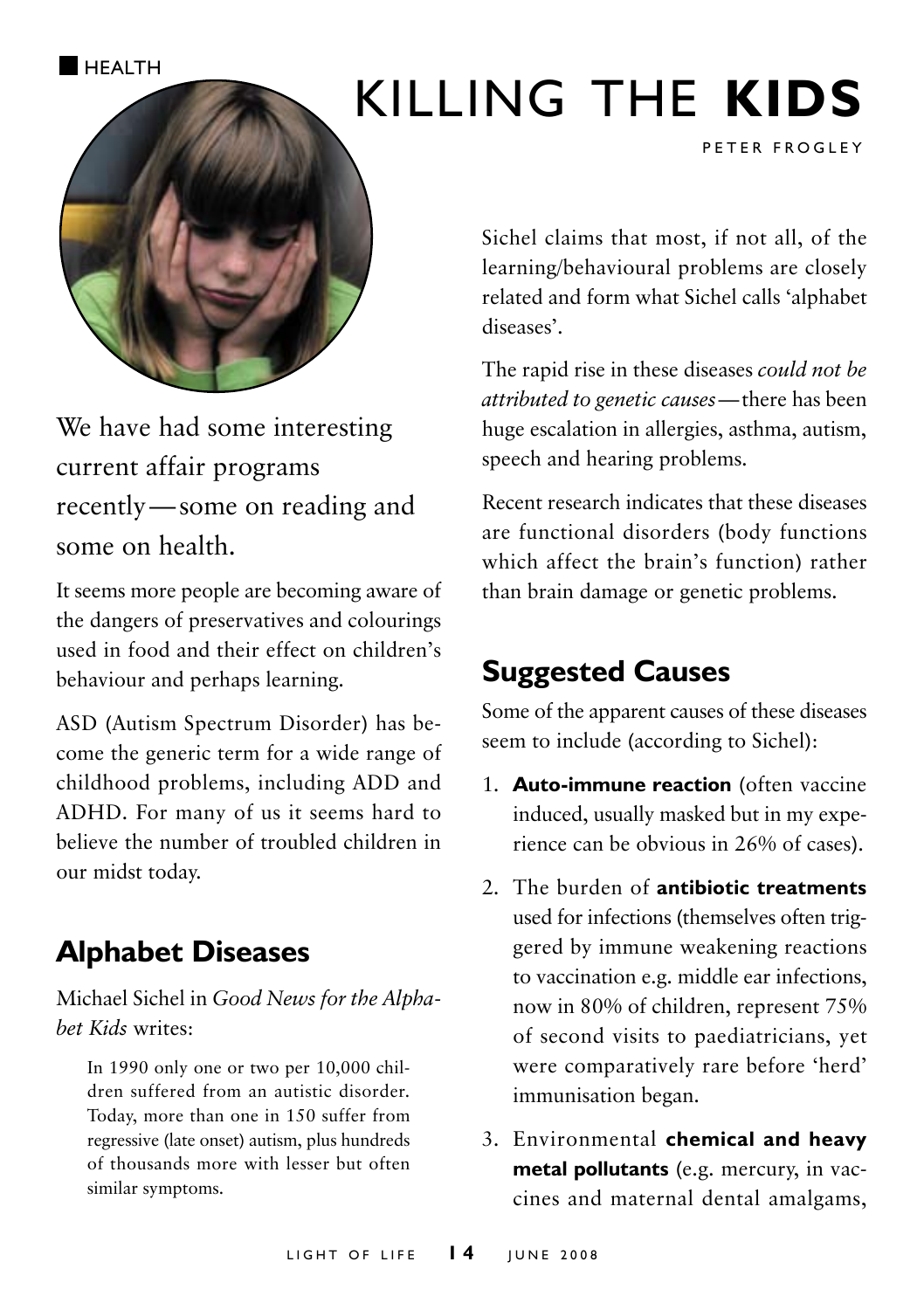lead and cadmium from industry, arsenic in the playground).

- 4. Low levels of **essential immune system nutrients**.
- 5. **High levels of sugar** in diet with subsequent disruption to immune and endocrine functions plus disruption of important mineral level ratios.
- 6. Function of **inherited immune defences** such as liver detoxification efficiency.
- 7. **Birthing problems** lie behind some autism and also ADD.

Whilst some of these points are a little technical it does give an idea of the causes of the alphabet diseases.

### **Guided Experiments**

Research in America has shown some amazing improvements from changes to diet. For example, removing all dairy from the diet saw 48% of children get better. Removing milk and gluten saw 64% get better. Even removing chocolate saw 49% of ASD children improve. The same results are routinely experienced by naturopaths in Australia. With those results it is certainly worth 'having a go', for the many parents who are at the 'end of their tether'. Incidentally, if parents also change their diets in similar fashion they will also note significant improvement to their health and well-being.

### **You may need help**

Many children have suffered major breakdowns in bodily functions and these are not always remedied just by changing diet. If diet change does not bring full results I recommend you consult a good naturopath. Sometimes repairing ASD/ADHD damage requires skill and experience.

Even if you don't have your own children, children in your families and amongst your friends could well be blessed by this information. There is only space for a few highlights here in this article but I refer you to two books written by Michael Sichel that we have found very helpful for many parents and their children.

#### Good News for the Alphabet Kids

Sichel offers realistic, non-drug lifestyle adjustment recommendations for 'alphabet

kids' — children suffering from ADD, ADHD, ODD and other autism spectrum disorders. 285 pages, soft cover. **\$35.00**



#### How to Repair Children Damaged by Mercury, Medicine and Politics

Sichel contends that heavy metals are the major cause of ADD, ADHD, ODD and other autism spectrum disorders. He

covers the political aspects of things like vaccinations, and outlines natural procedures for removing heavy metals. Soft cover, 225 pages. **\$38.00**

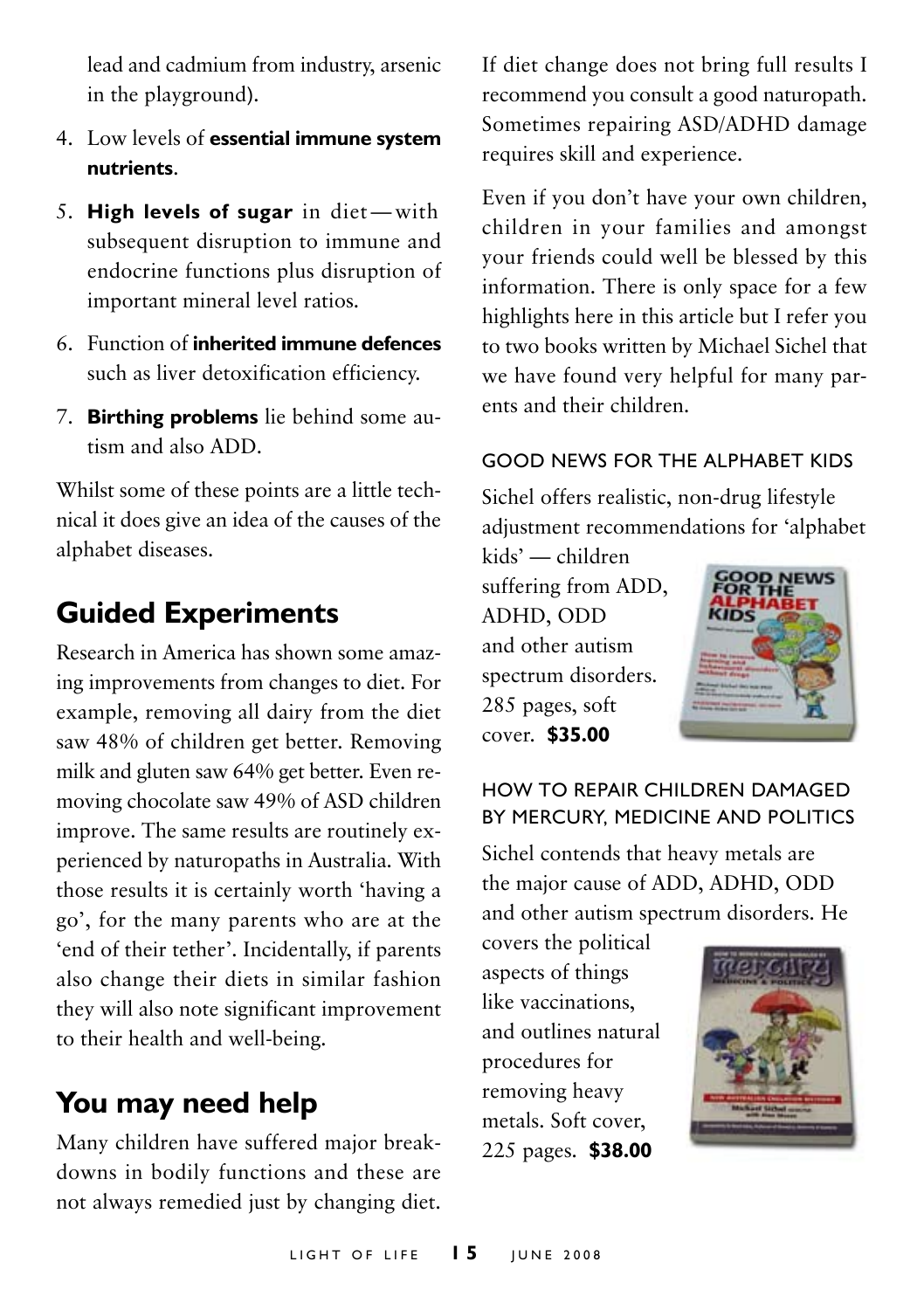### **Cursive Practice book**

A write-in penmanship booklet which can be used in conjunction with the LEM Phonics programme, or as a stand-alone resource. It provides practice in the steps of teaching cursive writing, including the connecting strokes and special cursive letters. Students then proceed with practising multiple phonograms, words, capital letters, and finally full sentences. **Order online at www.lem.com.au**

Illustrated 'did you know' sections about the history of writing are featured throughout the book.

This new volume replaces the two previous and very old editions *First Cursive Copy Book*  and *Cursive Capitals*. It teaches a cursive style designed to flow easily with the LEM Phonics print style, not a 'linked script' style as is often taught in schools.



A4 format, wire bound, 52 pages. **\$13.95**

### **Learning Made Easier**

Christine Killey from Melbourne has recently become an LEM Phonics Registered Instructor. We now have available some of her self-produced materials which feature elements of the LEM Phonics programme.

*Grammar Magic* is a multi

sensory, colour-coded approach to grammar. Each book contains over 70 reproducible games, easily varied to cater for all ages, that help teach and reinforce grammar. Also included are blank game templates, excellent reference sheets, graded grammar word lists for P–6 and a glossary of terms. The first book contains games for 4–9 year olds, and the second for ages 9–12. The



books come with special colour-coded dice to use with the games. 80 pages each, wire bound.

Grammar Magic 4–9 **\$33.00** Grammar Magic 9–12 **\$33.00**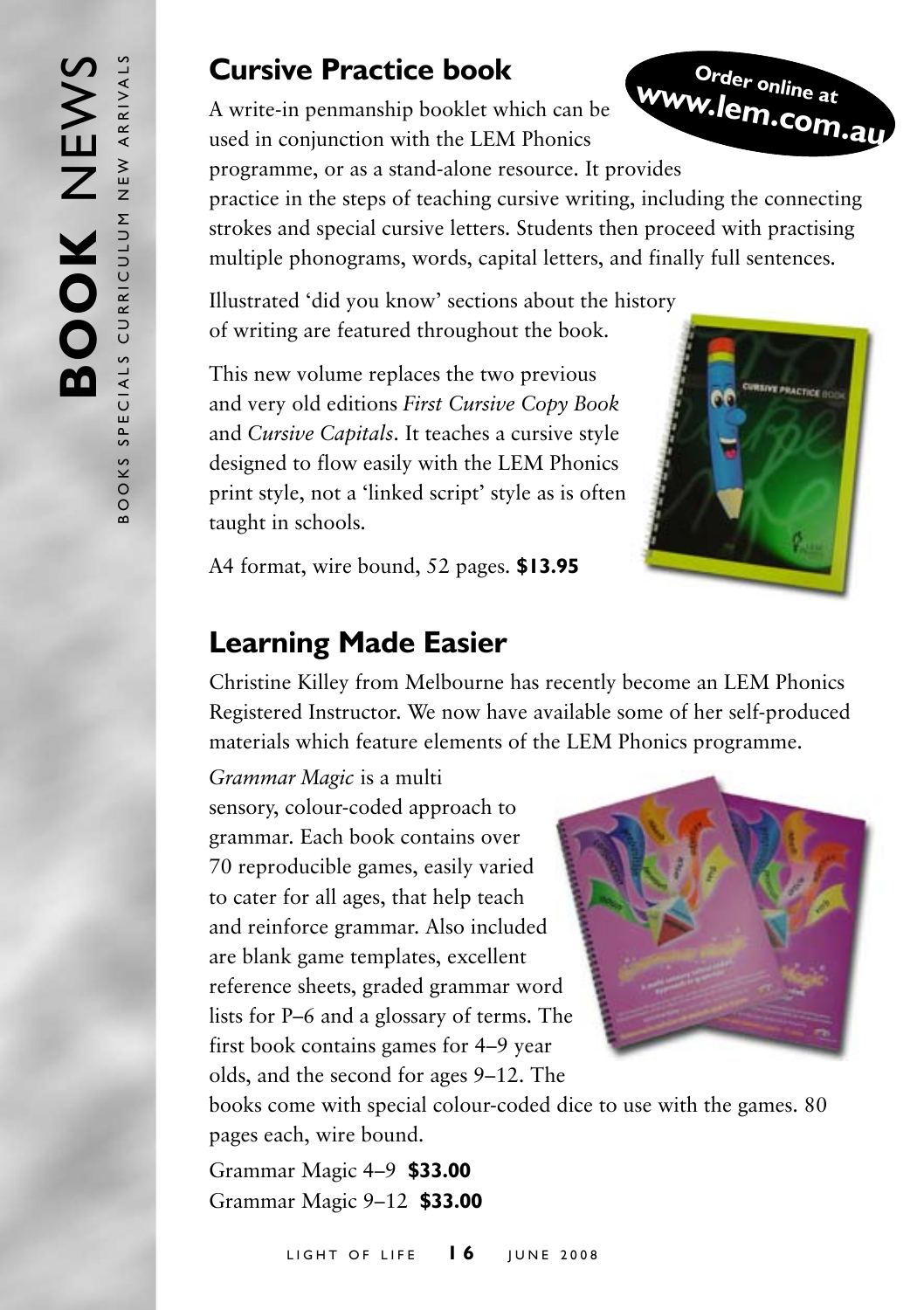# **Price changes on USA publications**

As a result of the depreciating US dollar we are able to **decrease prices** on most items sourced from the USA. This includes Rod and Staff, A Beka, Bob Jones, Christian Liberty, and our other US suppliers. Check our website at **www.lem. com.au** for the latest prices and ordering, or request a catalogue.

# **Bob Jones University Press**

#### Grade 7 Life Science

The new third edition is titled *The living world from a biblical perspective*. It contains updated content on organic classification, cellular biology, and genetics.

The **student text** is presented in two volumes that include extensive student activities. **\$63.40**

The **teacher edition** is two spiral-bound volumes which feature full colour student pages with suggested teaching schedule, ideas, chapter overviews, and answers to all questions. Also includes a useful CD of visuals, quizzes and other supplementary material. **\$68.75**

Tests **\$17.90** Answers to tests **\$11.00**

#### GRADE 10 WORLD HISTORY

New third edition helps students see world events in light of scripture.

New first and last chapters, new photographs and feature boxes, greater biblical integration and questions to enhance higher order thinking skills.

Student text: 2 volumes with Student Activities **\$64.60** Teacher edition: 2 volume spiral bound with CD **\$70.10** Tests **\$17.90** Test Answer Key **\$11.00**

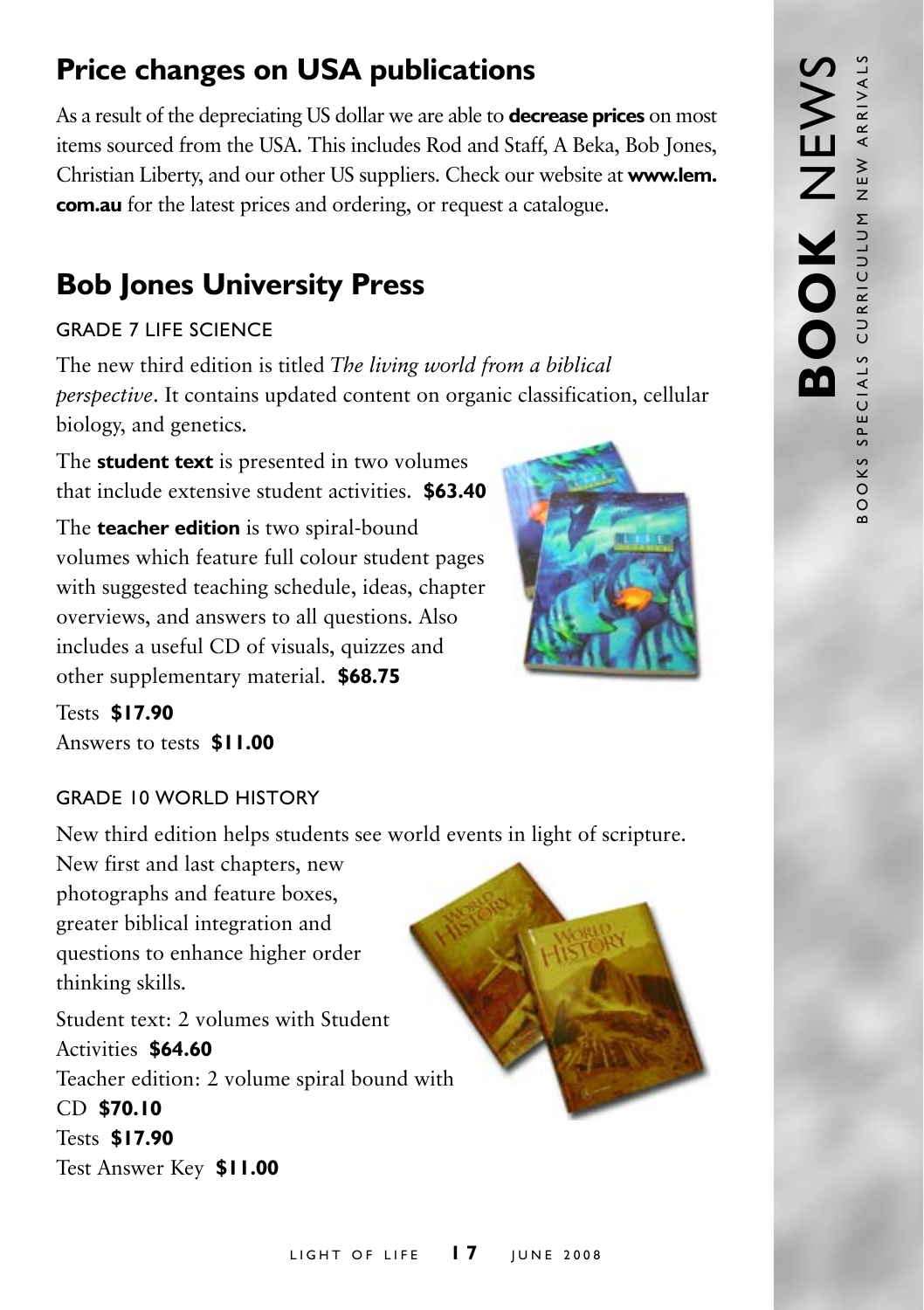# **A Beka Book Upgrades**

Grade 3 Abeka books have been upgraded in four subjects—but only in terms of layout and illustrations. You can still use previous edition books with these new books as the content is the same.

Language 3 student text Arithmetic 3 student text Science 3 student text Health 3 student text

# **YWAM Publishing**



#### Heroes for Young Readers

A beautiful new junior primary series of famous Christian missionaries. Approximately 36 pages each, with full colour illustrations and hard covers. And at just **\$9.00 each**, you can read more than one!

Titles include:

Adoniram Judson Amy Carmichael Eric Liddell George Muller Gladys Aylward Hudson Taylor Lottie Moon Mary Slessor Nate Saint William Carey

Betty Greene Cameron Townsend Corrie Ten Boom David Livingstone **Jim Elliot** Jonathan Goforth

#### Price reductions

These other popular YWAM series have also had price reductions: *Christian Heroes Then and Now* were \$13.20, now **\$11.60** *Heroes of History* were \$13.20, now **\$11.60** *International Adventures* were \$19.05, now **\$16.80**

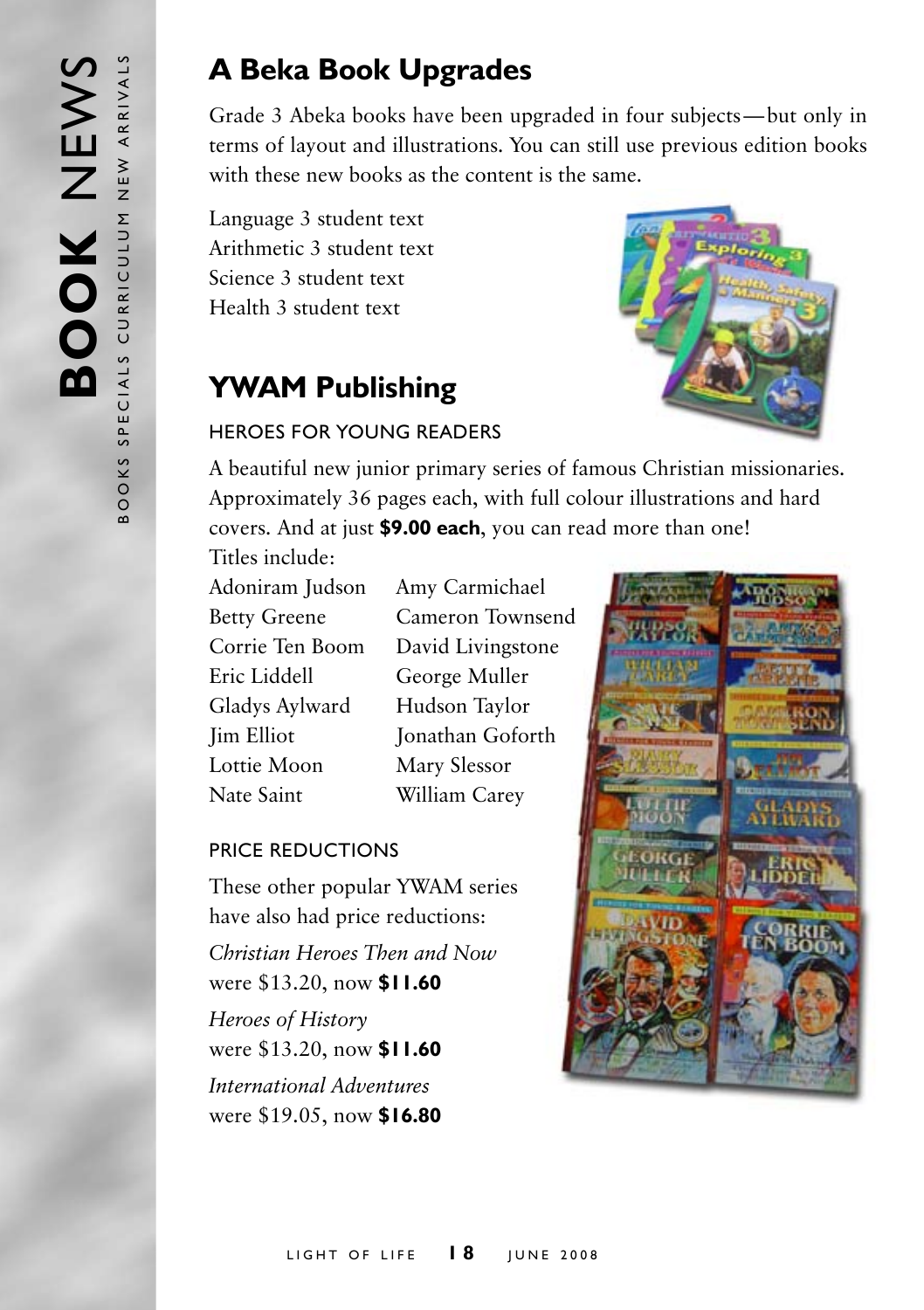# **Plymouth Rock**

#### Go Ye Therefore and Teach All Nations



Paul Jehle's definitive work on biblical Christian education in the context of the Principle Approach. A great reference for Christian teachers. This new greatly expanded edition comes in 2 large volumes of over 600 pages each.

Volume one: Philosophy and vision Volume two: Administration and Curriculum **2 volume set \$89.40**

# **Health**

#### New Hope for Diabetics

Evelyn Garrard has assembled excellent material to help anyone with diabetes among their family and friends to understand the disease and what can be done about it. **We have upgraded this booklet with a full colour cover and updated details.**



22 page booklet **\$3.30**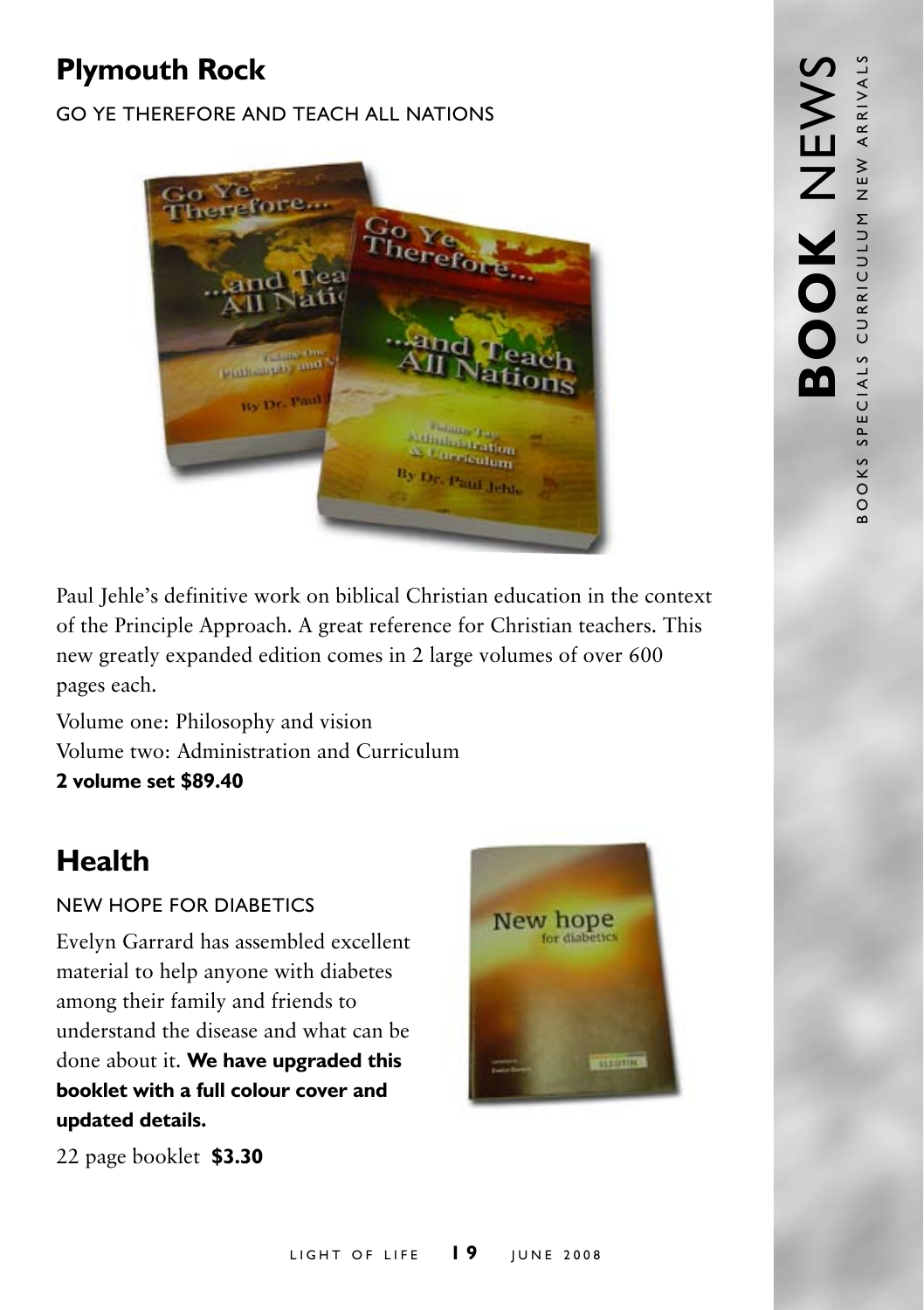

# LEM PHONICS **corner**

#### **Evelyn is currently overseas, training LEM Phonics teachers in Africa and India. Here are some excerpts from her emails.**

Wow, my life has been rather interesting since I left Canberra.

First of all I went to Mumbai in India. The hostess said 'airport assistance' would be waiting for me when I got out of the plane, but nobody seemed to know about it. Then I saw my name on a board, so I pointed that out to them. They decided to put me in a wheelchair and wheeled me to customs, even though I tried to tell them I didn't need to pick up my case or go through customs because I was just transferring. But it was useless trying to tell them anything. So I went through the process, waiting for five hours swapping between sitting in the wheelchair and walking up and down the corridor like a frustrated elephant in a cage, until the counter opened for me to get my case back on its merry way. At least I had had the necessary exercise for the day. After that I was able to go down to the gates and enjoy a kind of sofa bed seat, which was much better.

I left at three in the morning for Nairobi and ended up having another interesting neighbour on that plane. I thought he was just a mediocre, unassuming little African until I asked him about his work. He was airport manager of

the airport in Zimbabwe, and I spent much of the trip hearing about his interesting job.

In Nairobi I had the misfortune (through lack of signs and a miscommunication) of missing my plane to Kilimanjaro, and while I was waiting I witnessed a totally ineffective airport staff at work and wondered however it could be as bad. Some people were just up to the neck with frustration, bordering on rage. One Dutch boy missed his connection to Johannesburg because his plane was late. He waited all day to try and find an answer to his problem, with no lunch voucher, and no hotel if he had to stay overnight. They kept him hanging on an answer till almost the end of the day, and when he tried to put his case before them again, they said he could go to Johannesburg if he paid for the flight again! He and I chatted throughout the day while we waited.

About noon, after I'd been kept waiting to find out my plight, I decided to go back to the gate where my luggage had already gone through. A man had been kind to me there and he spied me again. I told him what was (I mean wasn't) happening and he felt somewhat responsible for me missing the flight. He promised me he'd fix things up for me and he did, very quickly. I couldn't believe it. I'm sure he was God's angel for me.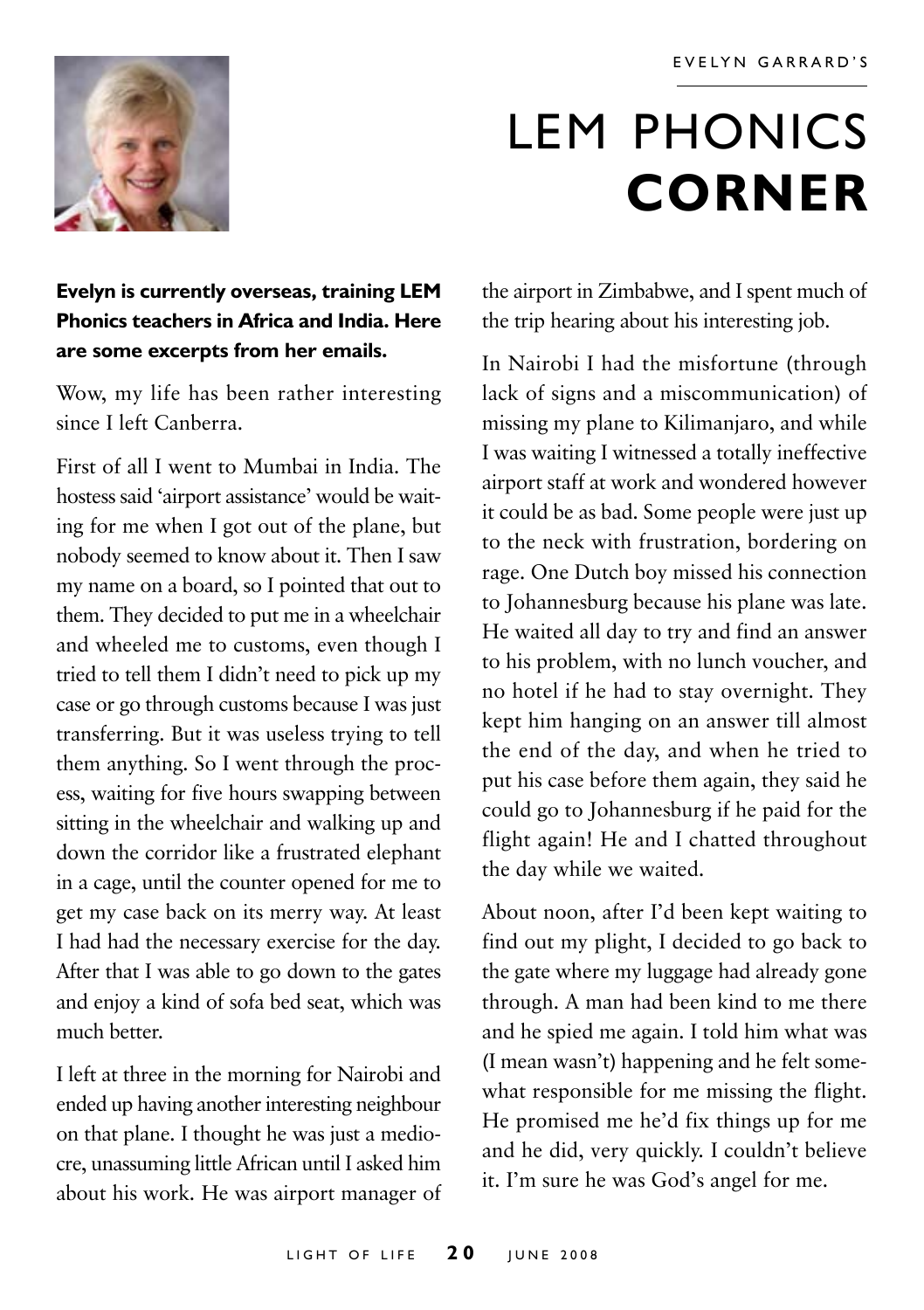The other poor bloke was almost crying by the time it was mid afternoon and still no solution. We had been talking about Christianity in quite some depth and I had spoken about the power of prayer, and ways in which I'd experienced it in my life. He didn't agree that God can answer prayer. He told me that the people in Holland would just hate me for believing and standing on the Christian values I do! But when his frustration reached boiling point I said, 'Look, let me pray for you'. He consented. Not long after that he came racing back with a ticket in his hand, without having to pay for it. He said, 'I know what you're going to say—your prayer worked!' At least the chatting and watching this incredible scenario with dozens of frustrated passengers being treated so mercilessly broke the boredom some, while I waited another eight hours for my flight to Kilimanjaro.

I'd been told I should catch the airport shuttle bus from Kilimanjaro to Arusha. But when I arrived there, there was no shuttle. I had to catch a taxi. The amazing thing was that I didn't get fazed. I somehow knew that God was going get me through whatever happened. And He did!

So there I was at the Joshua Foundation, a wonderful place full of godly people who are training Africans to become church leaders. The projects going on here are manifold— pastor training; teacher training; agriculture; building, and others. There is a good sense of community and the leaders have really done a great job.

My job is to train the African and Western teachers from here and the villages around in LEM Phonics. I have just loved it from the start. These Africans are so diligent, so friendly, appreciative and really are doing a good job as well as having a lot of fun!

Having four weeks to train them is wonderful, because I feel I can really get them a long way. They encourage me all the time in their comments about my teaching and the actual programme—both westerners and Africans.

I have spent quite a lot of time with Rebecca, daughter of a friend from our church, and her African husband Patrick. On Saturday they took me with them to be part of distributing maize to the poor people in one area. I also visited a maize farm in the village and we were welcomed into the farmer's very basic mud home. They have also taken me into the nearest town for shopping and lunch, and to the market.

I'm picking up a few words in Swahili, but haven't the time to learn much. I don't think it would be too hard though. They have fellowship dinners, prayer meetings and Sunday evening devotional, and besides all that I have been giving some students extra coaching, so haven't had too many spare minutes. But I'm loving every minute of it.

The teaching is going very well, I think. The students are still loving it, although a few are feeling somewhat overwhelmed with the amount of stuff they are learning. But I hope that next week things will all fall into place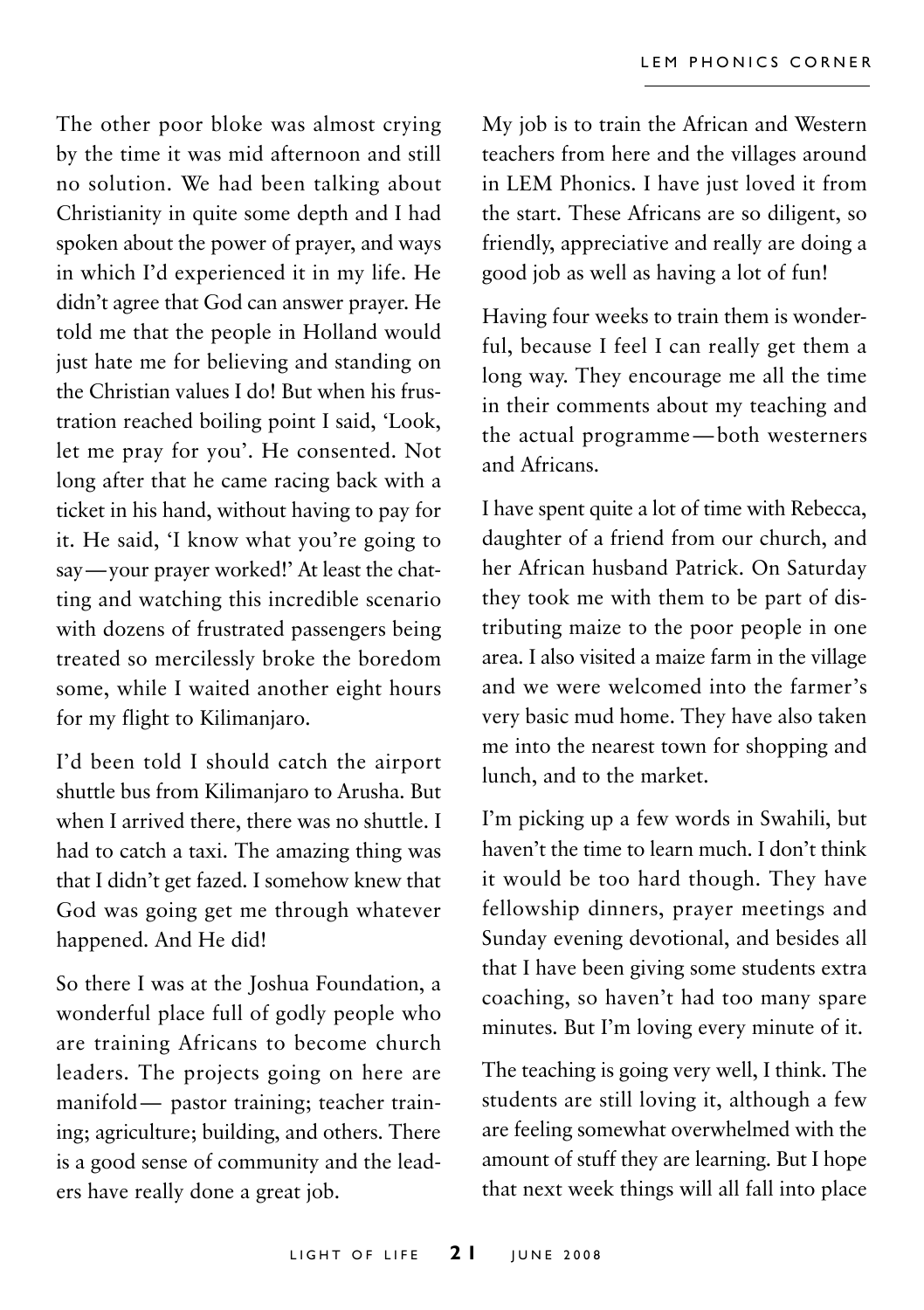for them. They are so delightful to teach. Life has been very easy here, really. The weather couldn't be better, people are great, although they have their little idiosyncrasies as we all do, and the load is not too hard.

The school was inspected by the Tanzanian Education Board, and of course my lesson was watched. Apparently the fellow was so impressed with the way I included 'participation' of the students in it, that it scored 100%. The overall mark for the school was 84%, a big rise from the previous year's 70%. Lynda and her staff were very pleased.

I was asked to say a few words in an African church service, so after having a go at greeting them in Swahili (but getting a bit mixed up halfway through) I spoke about what I was doing in Africa and extended greetings to them from our church. The church serves a very poor area, and the pastor has done so much work in many areas—AIDS victims, sewing classes, pre-school, and beginning business ventures to help the economy of the church and its people and other things.

It has certainly been a beautiful experience here. The other night when I went for a walk, I met groups of students on the way and they are all saying, 'Bibi [the Swahilian title for an older person], we are going to miss you so much. We love the way you have taught us, and we really want to take this programme further into Africa. Please come back again.' At this point in time I really hope I can.

It takes much longer to teach the African people because it takes a while to get them to know how to say the sounds of the phonograms properly. But we got a long way and they have been so enthusiastic about what they have learned. They are teacher trainees and will start almost immediately using it in the schools where they do their teaching practice. It will be interesting to hear how it follows through. One of the Western teachers is going to do the Intermediate and Advanced course, so she can keep helping them when they need help.

The first thing I did when I arrived in India was have a rest day. Apparently my first two weeks will be spent in doing promotional talking, before starting any conferences. I'll be talking with different people individually who want to be convinced of the value of phonics before commencing a conference.

It is very hot over here but I am feeling very well, and had a great sleep in spite of the honking of horns, screeching of brakes, mooing of cows, and people talking outside of my window.

Breathing can be a little hard here when outside in the smog, too, so I would appreciate prayers for general health. It appears to be going okay so far.

Bless you,

Cochri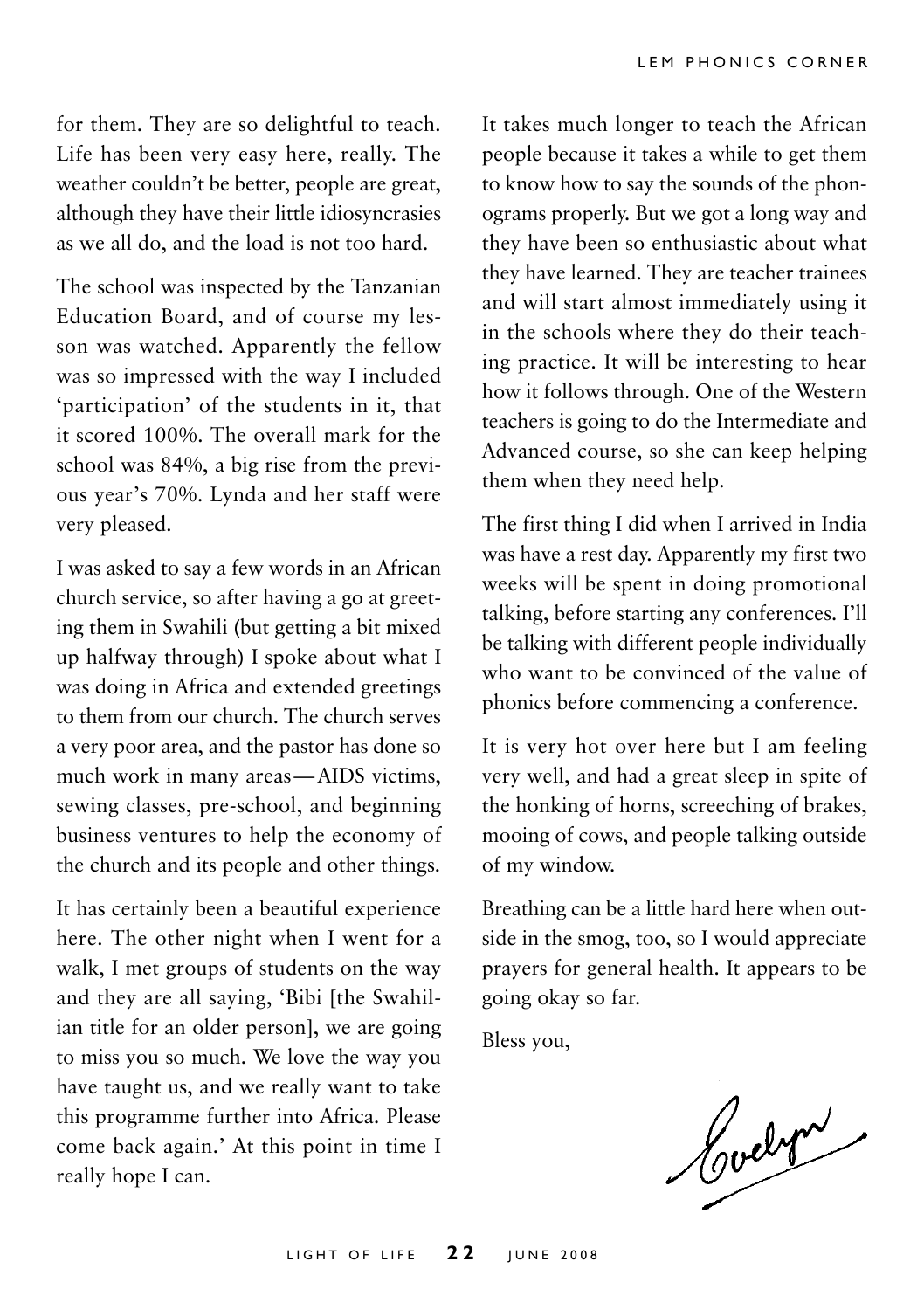# COMING EVENTS SEMINARS PROGRAMMES UPDATES

**Note the number of the seminar you are interested in and tick the corresponding box on the registration form inside the back cover**



# **2008 Programme**

- 9:00 **Registration**
- 9:30 **Keynote Address**
- 10:30 **Morning Break**
- 11:00 **Elective sessions**
- 12:00 **Lunch**
	- 1:00 **LEM Phonics**
	- 2:00 **Elective sessions**
	- 4:00 **Book Browse and Buy**
	- 5:00 **Close**

Details and registration forms for all CHESS seminars are available as PDF downloads on our website at **www.lem.com.au**. Just click 'CHESS' in the 'Quick Links' box on our homepage.

Children are welcome at all CHESS seminars, but they must be quiet and accountable to their parents at all times.

If you are interested in holding a CHESS seminar in your area please contact the LEM office on (02) 6259 3944.

# **CHESS Seminars 2008**

#### **01** Melbourne

| Date    | Saturday 7 June                 |  |
|---------|---------------------------------|--|
| Venue   | Ashburton Presbyterian          |  |
|         | Church, cnr High and High St    |  |
|         | Rd Ashburton                    |  |
| Cost    | Single/Family: \$25/\$40        |  |
|         | Earlybird (by 9 May): \$15/\$25 |  |
| Send to | John Angelico                   |  |
|         | PO Box 310 MDC                  |  |
|         | Mt Waverley Vic 3149            |  |
| Phone   | (03) 9544 8792                  |  |
|         |                                 |  |

#### **02** Adelaide

| Date    | Saturday 21 June                 |  |
|---------|----------------------------------|--|
| Venue   | Sunrise Christian School         |  |
|         | 286 Sturt Rd, Marion             |  |
| Cost    | Single/Family: \$25/\$40         |  |
|         | Earlybird (by 6 June): \$15/\$25 |  |
| Send to | Sue Whitrow                      |  |
|         | PO Box 123, Belair SA 5052       |  |
| Phone   | 0439 847 246                     |  |

#### 03 BRISBANE

| Saturday 26 July                                         |
|----------------------------------------------------------|
| St John's Presbyterian Church<br>23-33 King St, Annerley |
| Single/Family: \$25/\$40                                 |
| Earlybird (by 4 July): \$15/\$25                         |
| LEM Office                                               |
| 200 Florey Dr                                            |
| Charnwood ACT 2615                                       |
| LEM Office (02) 6259 3944                                |
|                                                          |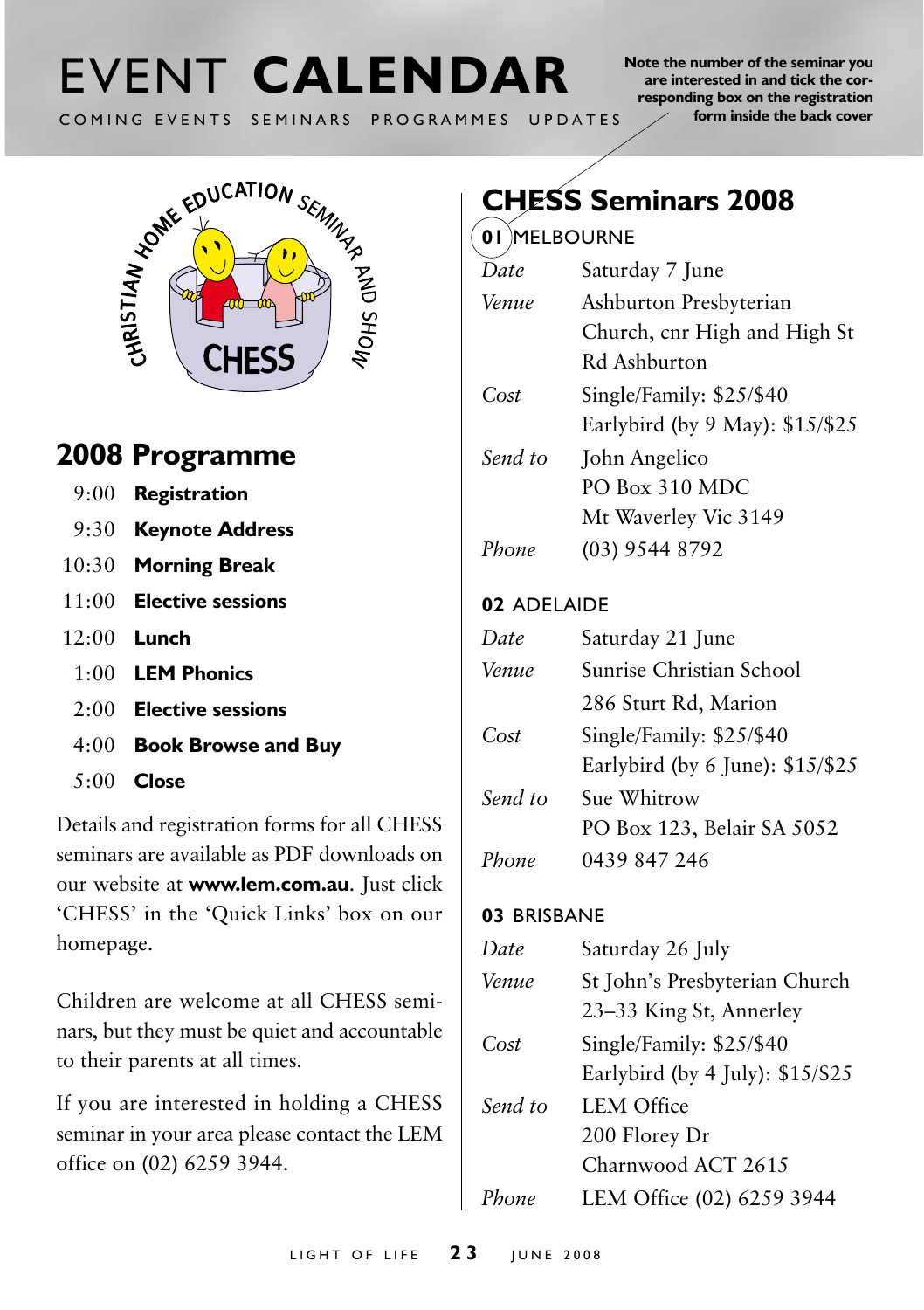**EVENT CALENDAR** Note the number of the seminar you are interested in and tick the **corresponding** box on the registration form inside the back cover

#### **04** Sydney

| Date    | Saturday 9 August                |  |
|---------|----------------------------------|--|
| Venue   | Condell Park Christian School    |  |
|         | 29 Lancelot St                   |  |
|         | Condell Park                     |  |
| Cost    | Single/Family: \$25/\$40         |  |
|         | Earlybird (by 18 Jul): \$15/\$25 |  |
| Send to | <b>CHESS</b>                     |  |
|         | c/o 6 Blackwattle Grove          |  |
|         | Narrellan Vale 2567              |  |
| Phone   | (02) 6259 3944 (LEM Office)      |  |
|         |                                  |  |

#### **05 PERTH**

| Saturday 13 September               |  |
|-------------------------------------|--|
| <b>Bull Creek Westminster Pres.</b> |  |
| 32 Bull Creek Drive                 |  |
| <b>Bull Creek</b>                   |  |
| Single/Family: \$25/\$40            |  |
| Earlybird (by 23 Aug): \$15/\$25    |  |
| Rod and Leanne Ellis                |  |
| 246 Duckpond Rd                     |  |
| Wellard WA 6170                     |  |
| $(08)$ 9524 2505                    |  |
|                                     |  |

### **Book Displays**

*No registration required*

#### Hamilton, Vic

| Date    | Wednesday 18 June             |  |
|---------|-------------------------------|--|
| Venue   | South Grampians Life Centre   |  |
|         | 38 Kenny St, Hamilton         |  |
| Time    | $1-5$ pm                      |  |
| Cost    | Gold coin donation            |  |
| Contact | Sonia Gellert, (03) 5577 4378 |  |

#### Mount gambier, SA

| Date    | Thursday 19 June            |  |
|---------|-----------------------------|--|
| Venue   | Mt Gambier Christian Centre |  |
|         | 15–27 Stafford St           |  |
|         | Mount Gambier               |  |
| Time    | $1-5$ pm                    |  |
| Cost    | Gold coin donation          |  |
| Contact | Kylie Mullen, 0418 882 500  |  |
|         | MILDURA, VICTORIA           |  |
| Date    | Monday 23 June              |  |
| Venue   | Living Waters Community     |  |
|         | 118 Orange Ave, Mildura     |  |
| Time    | $2-5$ pm                    |  |

- Cost Gold coin donation
- *Contact* Dale Vaughan, (03) 5022 8319



### **LEM Phonics Seminars**

Details and registration forms for all LEM Phonics seminars are available as PDF downloads on our website at **www.lem.com.au**. Just click 'LEM Phonics' in the 'Quick Links' box on our homepage.